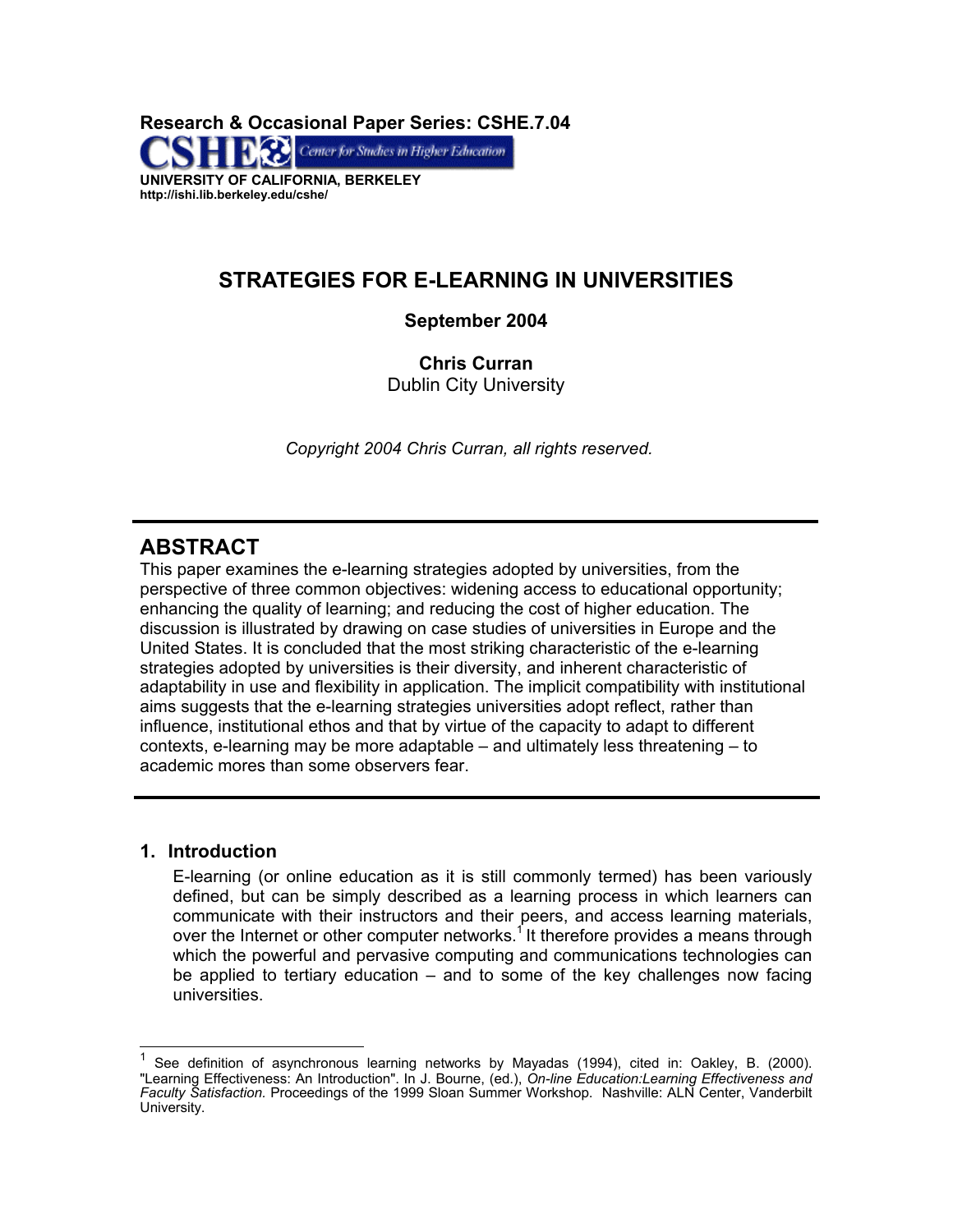### 1.1 E-learning and universities

Why do universities engage in e-learning? Academics were prominent among the early users of email and the World Wide Web, initially to support their research, access information, or communicate with colleagues, and later to supplement their teaching. As a consequence, many of the diverse strategies now in place in traditional universities can be traced to early, often modest, pilot projects and initiatives by individual teachers. While many of these early applications involved little more than making lecture notes, or other instructional materials, available online, some teachers went further, using online technology to communicate with their students, provide access to external resources and – where interest and opportunity coalesced – to develop and teach Web-based courses.

Many of these early programmes were developed by staff in departments of Computer Science or Informatics, where the synergy between research and teaching was strongest, and the essential infrastructure for course development and delivery most accessible; similar synergistic opportunities (in research, marketing, or programme development) stimulated involvement by schools of education, and by departments of continuing education and extension studies.<sup>[2](#page-1-0)</sup> As access to the required facilities became increasingly ubiquitous, and experience of using the technologies grew, online-learning inevitably expanded to embrace a wider range of programmes and institutional staff.

# 1.2 Institutional e-learning strategies

With expansion came awareness; as universities became increasingly conscious of the potential of online technologies – and of related demands on staff time and central resources – more and more universities moved to develop *institutional* strategies for the deployment of e-learning. Initially this process might entail little more than providing the necessary staff and infrastructure to allow application of these technologies to routine tasks (e.g. facilitating student access to syllabi, course readings, and bibliographic services; providing the essential infrastructure for teacher-student communication) – but on a more systematic and centralised basis. As the process of assimilation continued, many universities adopted additional measures to promote the use of online learning (e.g., by providing funding to encourage teaching staff to use online resources in their regular teaching practice; assigning to a dedicated unit responsibility for promoting the use of technologybased teaching; or providing the necessary infrastructural and training support to staff engaged in e-learning initiatives).

The effectiveness of these measures inevitably varied somewhat at an institutional level, but overall the speed and pervasiveness of the subsequent spread of online learning among tertiary institutions is impressive. A survey of about one hundred U.S. tertiary institutions (in 1998) showed that two-thirds were already participating in a 'virtual university', or were a partner in an IT-supported distance-education

<span id="page-1-0"></span><sup>&</sup>lt;sup>2</sup> Early examples include: The 'Virtual Lecture' programme in the School of Computer Applications at Dublin City University; the 'Virtual College' initiated in the School of Continuing Education at New York University in the Spring of 1992; and the 'Virtual Course in Educational Technology' at the University of Oulu in Finland. See: Curran, C., and S. Fox. (1999). *Telematics in Open and Distance-learning.* Weinheim: Deutscher Studied Verlag,. Pp. 7-13. (A study funded by the Commission of the European Communities. DG XXII Education, Training and Youth. Socrates Programme).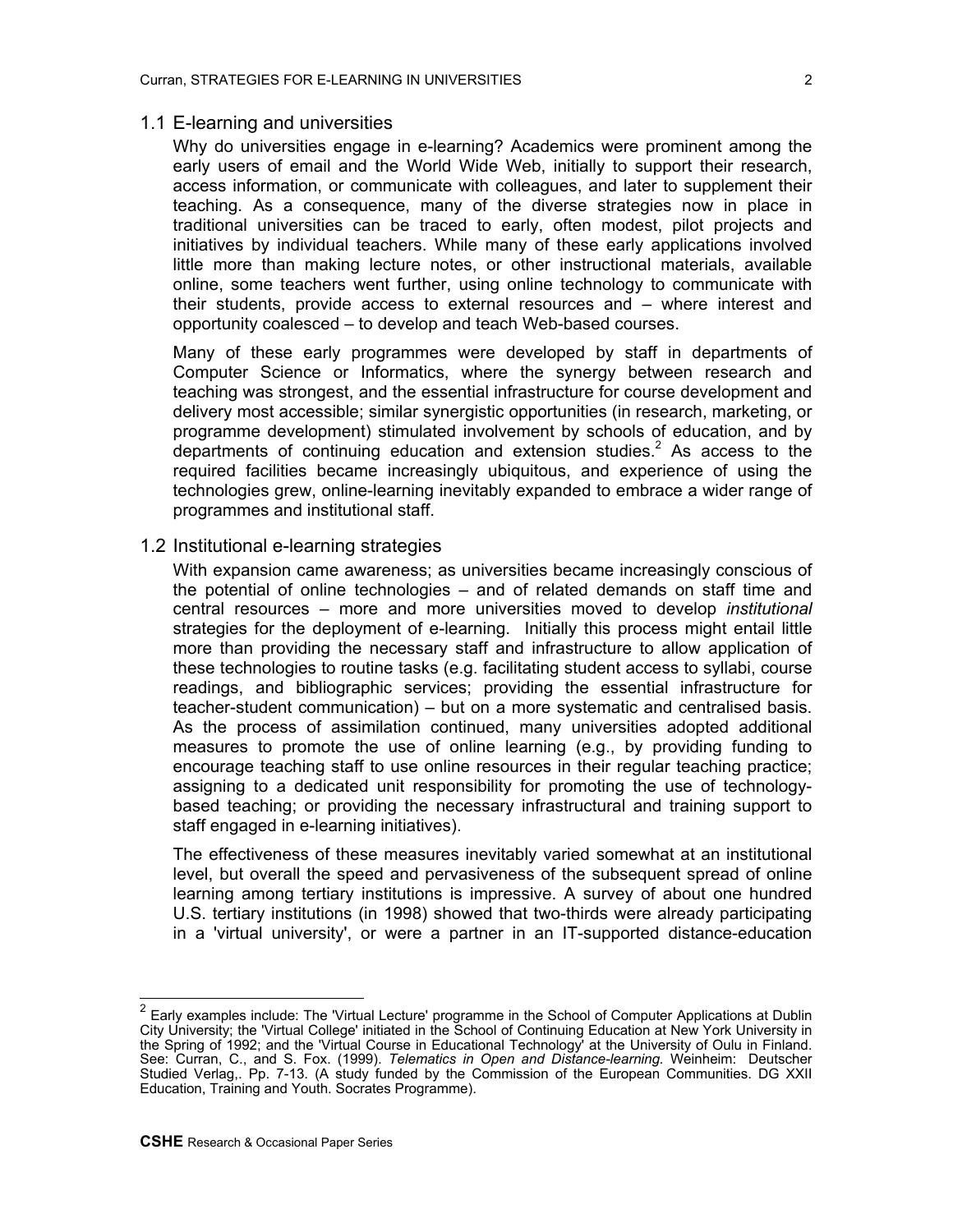project that benefited non-traditional students. $3$  A later, more extensive, survey showed that 55% of responding institutions offered college-level, credit-granting, distance education courses; more impressive still, 30% of institutions presented degree programmes to be completed totally through distance education.<sup>[4](#page-2-1)</sup> True, this data relates to distance education (rather than e-learning *per se*) and no doubt reflects the increasing involvement by universities in distance education (an experience common to most OECD countries<sup>[5](#page-2-2)</sup>); but the (acknowledged) synergistic link, between distance teaching and online learning, (discussed below) reaffirms the perception of pervasive growth.

1.3 Institutional objectives

The impressive growth of e-learning was, no doubt, stimulated by the then omnipresent awareness of online technology (and related speculative boom) of the late  $1990s<sup>6</sup>$  $1990s<sup>6</sup>$  $1990s<sup>6</sup>$ ; the 'perceived' potential to reach an extensive, even global, student body (coupled with a fear of 'missing the boat') may well have been an additional incentive to invest. But however influential considerations of this kind may have been, there were reasons – more proximate and reflective of perennial institutional interests – for universities' commitment to e-learning. While objectives vary from one case to another (and institutional aims are rarely uni-faceted), the diversity of interests can be subsumed in three generic objectives: widening access to educational opportunity; enhancing the quality of teaching and learning; and containing (if not reducing) the cost of higher education.

Notwithstanding the commonality of purpose represented by these objectives, the elearning strategies universities adopt in pursuit of these objectives are highly disparate. This disparity in approach is illustrated (in the text that follows) by a number of case studies (each presented in brief outline) – with the aim of illustrating, in each case, a particular approach to a common objective. These case studies (numbered *a* to *k* in the text that follows) are drawn from an on-going study of elearning strategies in universities in Europe and the United States (on which the author is currently engaged). The diverse strategies adopted by these (sample) institutions, and concomitant adaptability and flexibility in the application of online technology, help to account for the speed and pervasiveness of the spread of elearning among tertiary institutions.

# **2. Widening access to educational opportunity**

A commitment to widening access to education, especially for non-traditional or external students, is a common goal of many university e-learning strategies. In a recent survey on the importance of various goals to institutions' distance education programmes (a high proportion of which use online technology as a primary or

<span id="page-2-0"></span> 3 NASULGC. (1999). *Connecting with the Future*. National Association of State Universities and Land-Grant Colleges.

<span id="page-2-1"></span><sup>4</sup> Waits, T., L. Lewis, and B. Greene. (2003). *Distance Education at Degree-Granting Postsecondary Institutions: 2000-2001.* NCES 2003-017. Washington DC: National Center for Education Statistics. While the data relates specifically to distance education, almost 90% of public and private four-year institutions used asynchronous Internet courses for instructional delivery.

<span id="page-2-2"></span><sup>5</sup> Jenkins, J. (1995). "Past distance." In D. Sewart (ed.), *One World, Many Voices: Quality in Open and Distance-learning.* Vol 1. Milton Keynes: ICDE and The Open University. Pp. 427-430.

<span id="page-2-3"></span><sup>6 [</sup>a] Cassidy, J. (2002). *dot.con.* London: Allen Lane, The Penguin Press. [b] Shiller, R. (2000). *Irrational Exuberance.* Princeton University Press.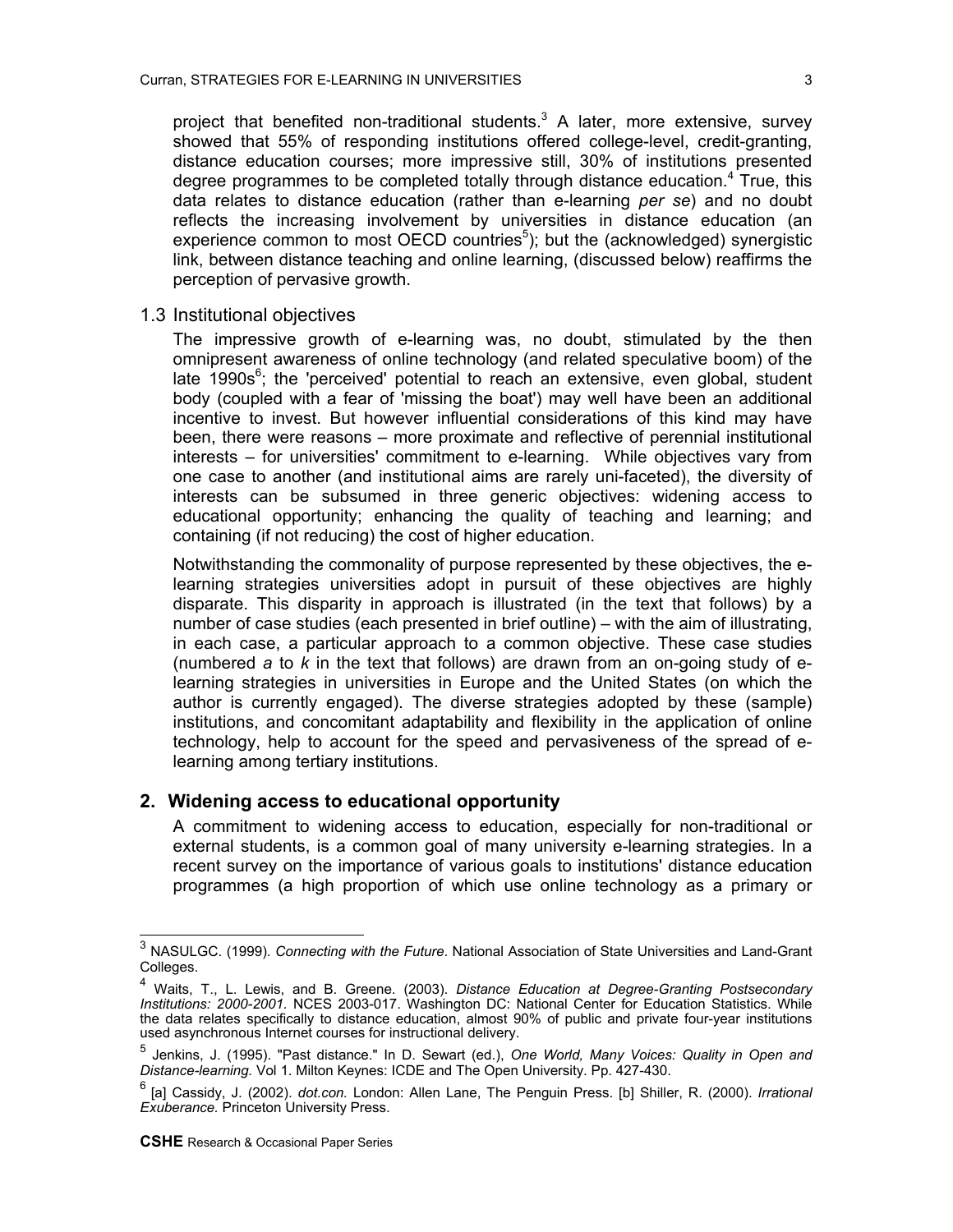supporting medium of instruction<sup>[7](#page-3-0)</sup>), two out of three U.S. four-year public institutions indicated that increasing student access was a very important goal; either by "making courses available at convenient locations" (72%), or by "reducing time constraints for course taking" (66%). The corresponding figures for four-year private institutions were also high (65% and 61% respectively). In Europe, as well, there is abundant evidence to show that widening access to their programmes – and to their related academic resources – is an important objective of many university e-learning strategies; reaching new groups of students is an additional and closely related goal. Similarly in the United States, 69% of four-year public institutions indicated that "increasing the institution's access to new student audiences" was an important goal of their distance education courses; the corresponding figure for four-year private institutions was 64%. Similarly, "increasing institution enrollments" was ranked quite high: 58% in the case of four-year public institutions, and 57% in the case of four-year private institutions.<sup>[8](#page-3-1)</sup>

# 2.1 Access to university degrees

Widening access to education is still commonly associated with providing a 'secondchance' opportunity for mature students to 'earn a baccalaureate degree', especially for individuals who did not have an opportunity to attend university during late adolescence or early adulthood  $-$  as exemplified, for example, by the early programmes of the European Open Universities. However, from the outset elearning provision has tended to be more diversified in aim, embracing a wider range of programmes, and, within the important category of 'degree-level, for-credit' programmes, including substantive provision leading to post-graduate awards. While operational strategies for widening access to university degrees vary from one university to another, case *a* (below) illustrates an *institution-wide* strategy in a U.K. university that incorporates some typical features of more structured e-learning strategies.

#### *[a] Widening access to post-graduate degrees (U.K.)*

This U.K. University, with more than 20,000 students, is sited in a large provincial city and provides a broad range of courses for on-campus students (ranging from part-time certificate to doctoral studies). The Institution has a well-established reputation for innovative course offerings and long experience in working closely with local business and the professions. The University is committed to e-learning as a regular, alternative mode of instruction, and has invested heavily in developing the required infrastructure (e.g. hardware, software, administrative systems and staff support). The e-learning programme offers a range of distance education programmes – with a strong focus on provision of postgraduate degrees.

The initiation, development and teaching of e-learning programmes, in this institution, are an integrated part of regular university procedures. Academic departments are encouraged to make proposals for the initiation of e-learning programmes, in accordance with procedures agreed on by the central decisionmaking committees of the University. Proposals, together with related budgetary estimates, are submitted to a central committee for approval. Those Heads of Departments who submit successful bids are advanced the funds required to develop the programme, in the form of a loan against anticipated income. Part of

<span id="page-3-0"></span> $\overline{\phantom{a}}$ 7 op. cit. NCES 2003-017. Table 17, page 54.

<span id="page-3-1"></span><sup>&</sup>lt;sup>8</sup> ibid.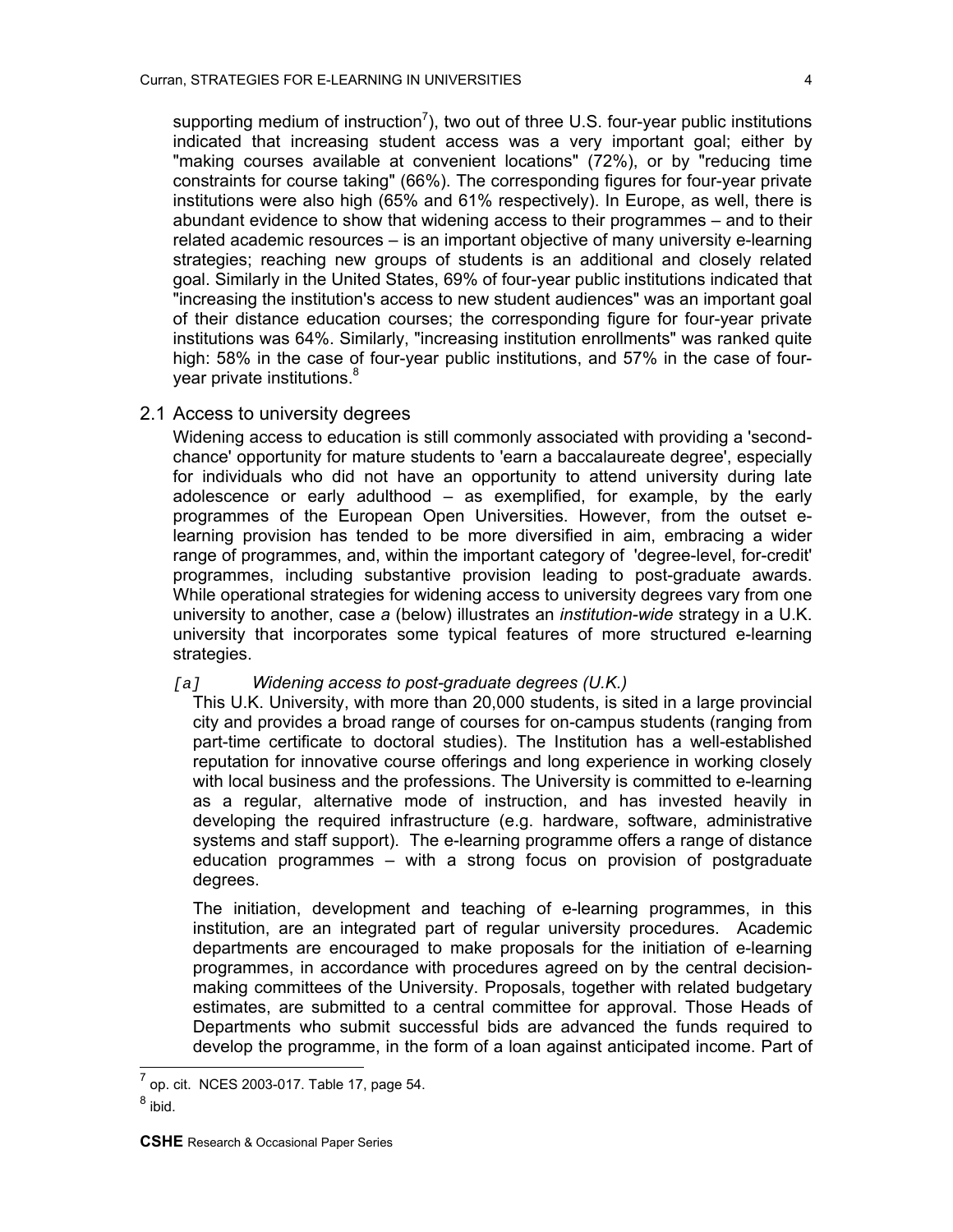the additional income, accruing to the online version, is retained by the department responsible for developing and teaching the programme.

Courses are developed by tenured faculty, and are usually based on existing courses taught on campus (so no additional accreditation is required). Programmes, once developed, become a standard part of the university curriculum, available to both on-campus and off-campus students. Courses, for the most part, are also taught by tenured staff (a small number of adjunct faculty are employed, mainly to teach external students). A dedicated unit, reporting to the Vice-Chancellor's Office, is responsible for facilitating the process (e.g. providing essential training and support to faculty in the development and delivery of programmes).

This case provides an interesting illustration of a well-structured, academicallyintegrated, university-wide approach to e-learning. The strategy, which has been in operation for some years, has enabled the University to offer an extensive range of degree programmes to prospective students. Most of the programmes on offer are at post-graduate level, in subjects as diverse as Bio-Medical Science and Cultural Heritage; and many of the students enrolled in these programmes are resident in other European countries, in various parts of Asia, and in other areas of the World.

#### 2.2 Scale of programme provision

But how significant is e-learning in widening access to university education and degree awards in the context of the tertiary sector as a whole? It seems clear from the speed and pervasiveness of its spread among tertiary institutions that they – and more important still, their potential students – see e-learning as an appropriate and convenient means of engaging in tertiary studies. Early evidence of this process can be seen in an initiative (by the Alfred P. Sloan Foundation) that started in 1993 with the development of ALN versions of a few courses. By 2001/02, the one hundred or so institutions (by then involved in the programme) "offered over 300 full degree and certification programmes to the 400,000 who enrolled . . . approximately 20% of all enrollments in online 'for-credit' courses" – an impressive pace of growth over less than a decade. A contemporaneous, nationally representative survey of distance education, degree-granting, post-secondary institutions in the United States, covering the period 2000-2001, showed that more than two thousand (2,250) college-level degree programmes (designed to be completed totally through distance education) were offered by four-year public and private institutions.While again the focus is on distance education (and not e-learning per se), 90% of all degree-granting institutions offering any distance education courses reported using asynchronous Internet courses as a primary mode of instructional delivery. Clearly this is a very high percentage (and a substantial increase on reported use just a few years earlier)[. T](#page-4-1)he conclusions of a still more recent survey – focused directly on the quality and extent of online education – indicates that 81% of all U.S. institutions of higher education "...offer at least one fully online or blended course," and that complete online degree programmes "...are offered by 34 percent of the

<span id="page-4-0"></span>ender and the mode of the mode of the mode of the mode of the mode of the mode of the mode of the mode of the m<br>The programmes were presented by 2-year of the additional 520 undergraduate degree programmes were presented b institutions, and 1,330 certificate programmes by all institutions.)

<span id="page-4-1"></span><sup>10</sup> Greene, B. (1998). *Distance Education in Higher Education Institutions: Incidence, Audiences, and Plans to Expand*. NCES 98-132.Washington DC: National Center for Education Statistics.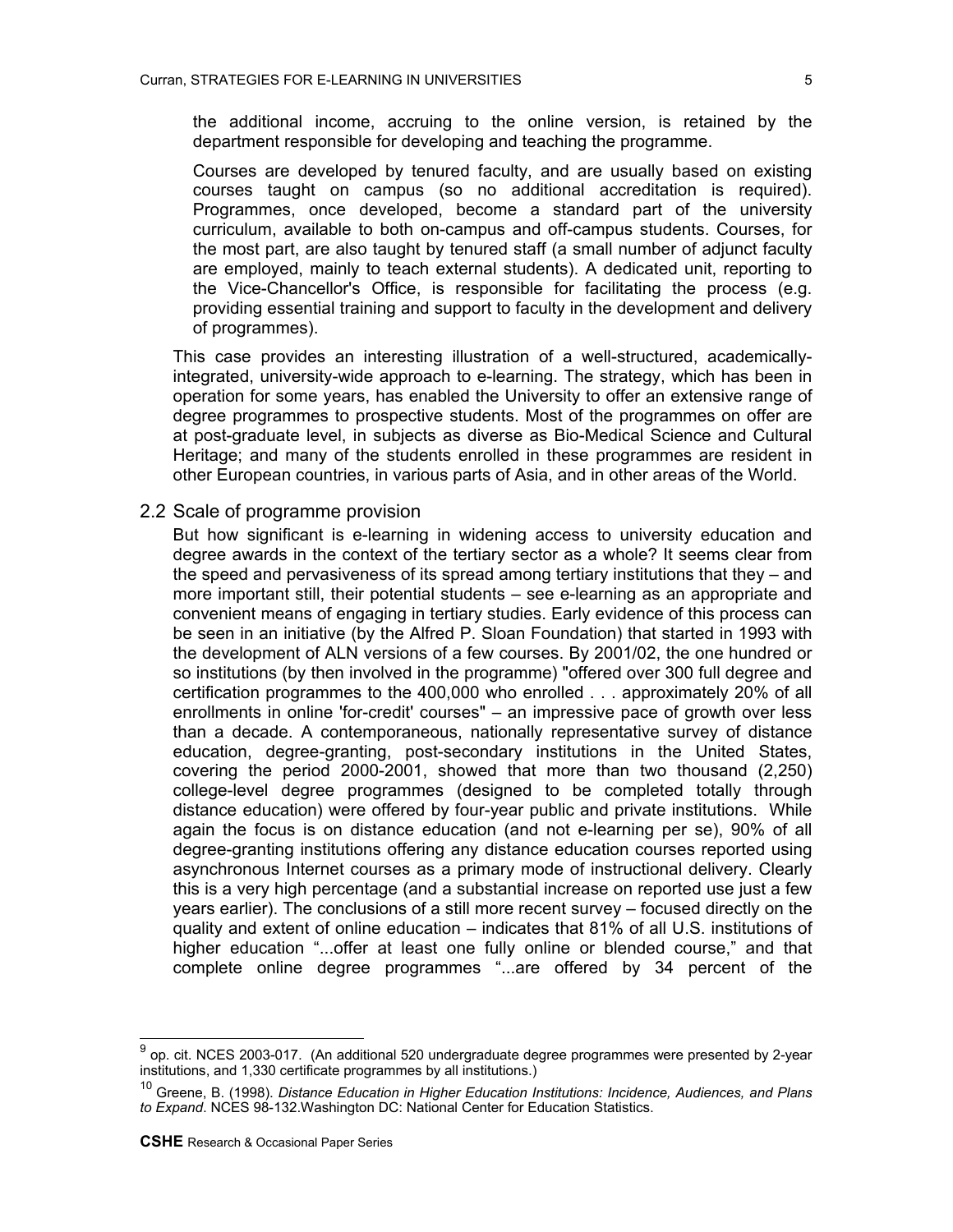institutions."[11](#page-5-0) Indeed, however inconstant the absolute estimate, the evidence of significant growth in programme provision in the United States over the last decade is incontrovertible.

While similar data on e-learning in Europe is sparse, a few points are clear. Firstly, many universities (and other tertiary institutions) are providing programmes wholly or partly online; some for students on-campus, and many for external (distanceeducation) students. While the aggregate scale of university involvement in elearning is uncertain, observation suggests that virtually all universities in EU countries have well developed IT infrastructures (with facilities for Internet access, email, file transfer, and the like), and many (e.g., virtually all those visited by the author) routinely use these facilities in teaching students. Just what proportion of European universities offer *discrete* e-learning programmes, however, or have formal strategies for the deployment of online technologies in teaching, is unclear at this time. A recent strategic study, carried out on behalf of the EU Commission, showed that while the level of integration of ICT in teaching has increased greatly over the last two years, considerable variation still exists between institutions in this regard.[12](#page-5-1) Secondly, while strategies vary between institutions, and scale of provision between countries,<sup>13</sup> e-learning activity in Europe continues to grow. A survey of the use of e-learning (in training and professional development) showed that some 14% of total spending by users of training went to e-learning-related content in 2001 – "appreciably more than two years earlier when the figure was under 10%".<sup>14</sup> Similarly, e-learning was estimated to be responsible for about a third of the total income of training suppliers (from the supply of training content and material) in 2001 – markedly higher than just under 18% two years earlier.<sup>15</sup>

#### 2.3 Enrolment growth

Broadly similar trends are evident in enrolment growth. Enrolment in 'for-credit' distance-education courses in the United States (a high proportion of which use online technology as a primary or supporting medium of instruction) more than doubled over a three-year period, from 1.3 million in 1997/98 to 2.9 million in 2000/01 (with some 2.4 million enrolments in undergraduate distance education courses).[16](#page-5-5) How significant is this enrolment relative to the tertiary sector as a whole? Placing the 2.9 million enrolments (in 'for-credit' distance education courses) in the context of the more than 15 million students enrolled in (relevant) U.S. institutions would be highly informative as an indicator of relative scale.

<span id="page-5-0"></span><sup>&</sup>lt;sup>11</sup> Allen, I. E., and Seaman, J. (2003). Sizing the Opportunity: The Quality and Extent of Online Education in the United States, 2002 and 2003. Sloan-C.

<span id="page-5-1"></span><sup>&</sup>lt;sup>12</sup> PLS RAMBOLL. (2004). *Studies in the Context of the E-learning Initiative: Virtual Models of European Universities*. (Lot 1). Draft Final Report to the EU Commission. Copenhagen: DG Education and Culture. February.

<span id="page-5-2"></span><sup>&</sup>lt;sup>13</sup> Martin, M. and A. Jennings. (2002). The adoption, diffusion and exploitation of e-learning in Europe: An overview and analysis of the UK, Germany and France. Dundee: University of Abertay, Dundee Business School.

<span id="page-5-3"></span><sup>14</sup> CEDEFOP. (2001). *e-Learning and training in Europe.* CEDEFOP Ref series 26. Luxembourg: Office for Official Publications of the European Communities. P. 48.

<span id="page-5-4"></span> $15$  ibid, p. 47.

<span id="page-5-5"></span><sup>&</sup>lt;sup>16</sup> There were an estimated 2.35m undergraduate enrolments, and 0.51m graduate/first professional enrolments in college-level, credit-granting, distance education courses (in 2-year and 4-year Title IV degree-granting institutions) in 2000-2001. op. cit. NCES (2003-117).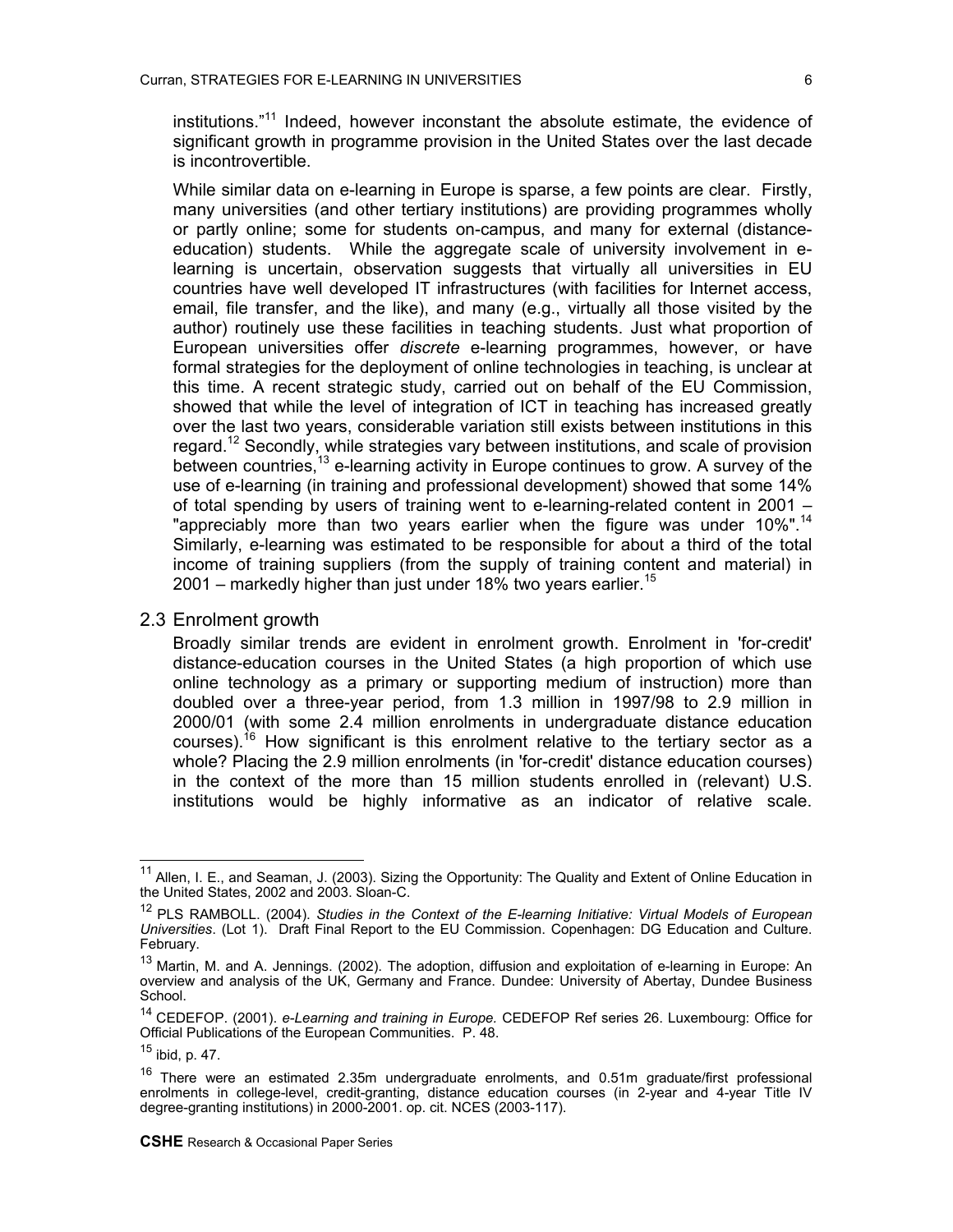Unfortunately, it is not possible to compare the two sets of dat[a;](#page-6-0) and while some 8% of undergraduates, and 10% of graduate and first-professional students, reported taking distance education courses in 1999-200[0 \(](#page-6-1)with considerably more than half the students studying through e-learning), the proportion of their total studies completed online is uncertain. Fortunately the more recent survey of online education (noted above) is additionally informative in this regard and indicates that some 11% of U.S. higher education students "...took at least one online course" in Fall 2002, and over one-third of these students "...took all their courses online.<sup>19</sup> Data on enrolment at an institutional level is even more impressive; at least three U.S. universities are currently reporting *annual* rates of enrolment-growth of 50- 100% in their online programmes – an exceptional phenomenon, even allowing for the small number of institutions to which the data relates. $20$ 

True, the substantive significance of online education in *university 'for-credit', degree level* teaching and learning as a whole is more difficult to assess, given the scarcity of data, a still early and labile phase of development, and significant sectoral variation in activity. Still, some estimate, even if imperfect, is better than none; and appraisal of the available data suggests that e-learning, taken as a percentage of core teaching activity (in 'for-credit, degree-level' programmes) in universities, may still be counted in single figures (even in the United States) – probably somewhat more than a few percentage points. This scale of provision, while significant, is not overly substantial relative to the university sector as a whole – what is impressive is the *pace of growth* and the *pervasive spread* of e-learning among traditional universities.

#### 2.4 Widening access to continuing education

The diversity in aim that has characterised online learning since its inception extends beyond degree studies to embrace substantive provision of non-credit courses and extension studies – not least continuing education and the provision of programmes to develop the professional and occupational expertise of participants. Continuing education programmes of this kind are often provided by internal departments or units specially created, or specially designated, to undertake this role; less commonly, a university may establish a subsidiary organisation, partly or wholly outside the parent institution, for that purpose (as illustrated in case *b* below).

#### *[b] University subsidiary (United States)*

A leading research university (in the United States) recently established a subsidiary organisation that works closely with experts at the University in developing e-learning programmes to provide on-line education for executives and professionals (a role consistent with the out-reach traditions of the parent university). Although a separate entity, the subsidiary-organisation is wholly owned by the parent University; the Executive Head reports to a Board, the majority of which are members of the University's Board of Trustees. Courses

l

<span id="page-6-0"></span>Mainly because the data on distance education relates to course enrolments, while that for the sector as a whole relates to students.

<span id="page-6-1"></span><sup>18</sup> Sikora, A. C., and C. D. Carroll. (2002). *A Profile of Participation in Distance Education: 1999-2000.* NCES 2003-154. Washington DC: National Center for Education Statistics. Among those who participated in distance education, 60% of undergraduates and 67% of graduate/first professional students said they did so through the Internet.

<span id="page-6-2"></span><sup>&</sup>lt;sup>19</sup> Allen and Seaman, op. cit., p. 1.

<span id="page-6-3"></span><sup>20 [</sup>a] www.apollogrp.com [b] www.umuc.edu [c] *Chronicle of Higher Education.* (2003). Letter to the Editor. (From Dr Jack Wilson, CEO UmassOnline). February 21.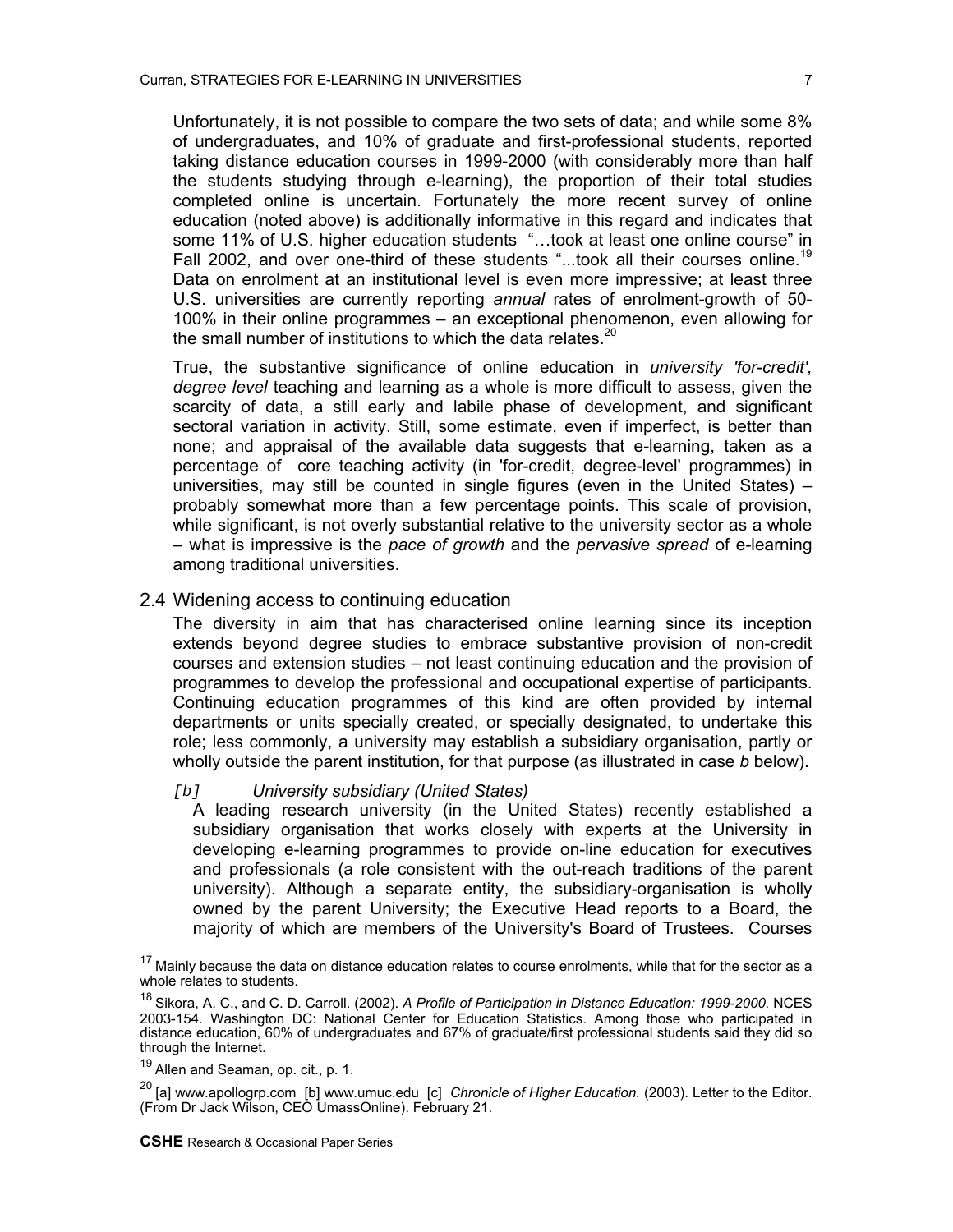are developed by faculty in the University's schools, and are usually based on those taught on-campus. Faculty work with web-designers (employed directly by the subsidiary-organisation) in adapting courses for provision over the Internet. The pedagogic strategy is essentially based on online interaction and collaboration, with asynchronous discussion and synchronous conferences. Course content, including case studies and simulations, are delivered online; communication is by email, message boards and live forums allow students to view peer contributions, see instructors' comments, and share observations (there are no contiguous sessions). Tutorial support is available for some courses, but in general there is no direct monitoring of students, nor are there examinations.

The subsidiary-organisation pays a royalty, part of which goes to the University, and part to the relevant school and faculty member. Programmes do not lead to the normal credit awards of the university (however, students who complete the required courses may receive a certificate from the appropriate school). In addition, courses on selected topics (sometimes based on conferences, seminars, or symposia, presented by leading specialists) are provided through self-paced lecture-series, using streaming video and audio.

Indirect strategies of this kind have been adopted by a number of universities and, where appropriately designed, have distinct institutional advantages – not least the potential to widen access to the academic resources of the university, facilitate participation in a potentially fruitful innovation in higher education, and afford staff an opportunity to work with the new technologies (and so ultimately to enrich teaching and learning on-campus). Where an appropriately constituted separate or 'spin-off' entity is established, it is possible to draw on the expertise (and reputation) of the parent university in developing, marketing, and teaching programmes; and to facilitate speedy response to emergent (commercial) opportunities, without putting undue pressure on established internal procedures of consensual, deliberative decision-making (that obtain in many research universities). It can additionally provide a means of engaging in online learning at lower risk (to institutional reputation and internal harmony), and may additionally provide a source of extra resources (although the demise of some early, well-resourced, spin-off ventures, might counsel a degree of caution in this last regard).

#### 2.5 Widening access to university resources

Other research-intensive universities, similarly motivated by a desire to use the power of new technology to widen access to their academic resources, adopt variations on an indirect approach. Strategies again vary from one institution to another. Case *c* (below) illustrates a co-operative approach that allows the participating universities to widen access to their academic resources – and to university-level, lifelong education – without the participating universities having to engage directly in provision of e-learning programmes, or provide concomitant access to their degrees and other awards.

#### *[c] Widening access to university education (United States)*

Life-long learning is the objective of a not-for profit, distance learning venture established recently in the United States, based on an alliance of elite universities. A primary aim of the strategy is to widen access to their academic resources by offering non-credit, college-level, on-line programmes to alumni of the participating universities, and to other adult learners. The body established by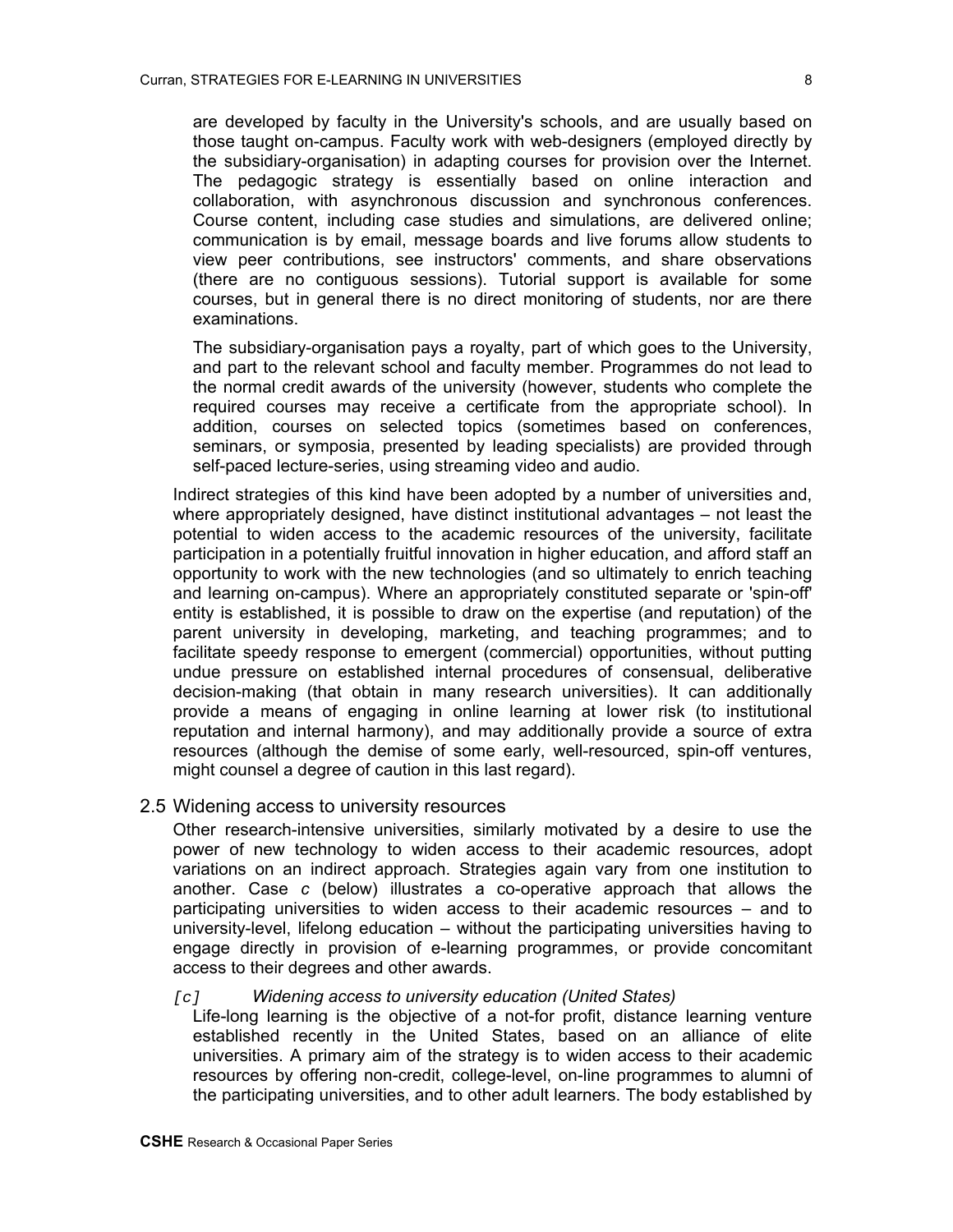the universities has a separate legal status, with a Board comprised mainly of senior officers from each member university. An academic standards committee, comprising faculty members from the participating universities, is responsible for the overall academic aspects of the programme.

The courses offered are primarily for personal enrichment and directed towards individuals interested in continuing their education; they provide students with the opportunity to engage in discussion with faculty, and with other students with similar interests. Courses are written by faculty in the participating universities; faculty tutor the courses they develop, or, where this is not the case, generally select or approve the required tutors. An academic advisor on the campus of each university assists in identifying faculty interested in writing or tutoring courses (and works with faculty in developing course outlines and related matters).

The three case studies (outlined above) illustrate just a few of the strategies universities adopt to widen access to their academic resources and (in some cases) to their 'for-credit' courses and degree awards. The most striking characteristic of these strategies is their diversity – in programme aims, in the extent to which the activities form an integrated part of established academic structures, in the arrangements for management and governance of e-learning activities, and in the pedagogic approach adopted. Taken as a whole, they show significant diversity in the e-learning strategies universities adopt in providing e-learning programmes and a concomitant facility for adaptability in use, and flexibility in the application, of elearning.

Indeed the adaptability of online technology extends still further, by allowing universities to provide access to academic resources without ever having to enrol students or teach courses (directly or indirectly); the MIT OpenCourseWare Project is perhaps the best known case. A faculty committee of MIT – when asked for strategic guidance on how the institute should position itself in the distance, or elearning, environment – opted for an original concept: using the Internet to give away teaching materials.<sup>[21](#page-8-0)</sup> Funding of some \$11 million was provided by the William and Flora Hewlett and Andrew W. Mellon foundations for the first two years of the project. By the Fall of 2003, some 500 courses from about a third of MIT faculty were available on-line and it is expected that a further 1,500 courses will be added over the next few years. It is reported that the pilot run of the programme drew responses from more than 200 countries and territories.<sup>22</sup> True, many in the developing world, most in need of the content made available through the OCW project, currently lack the infrastructure required for access, or the education to make effective use of the content in the form provided $23$  (the current 'OCW visitor base' is well educated, most (87%) have some level of post-secondary education, and "...85% of all self-learners have attained a bachelor's degree or beyond<sup>24</sup>). Nonetheless, this innovation seems set to widen access to educational opportunity, both directly and indirectly (through its influence on enabling strategies adopted by other institutions). Innovative strategies of this kind reach beyond the practice of

<span id="page-8-0"></span><sup>21</sup> Vest, C. M. (2004). "Why MIT Decided to Give Away All Its Course Materials via the Internet." *Chronicle of Higher Education.* January 30.

<span id="page-8-1"></span><sup>22</sup> Diamond, D. (2003). "MIT Everywhere" *Wired* (11.09) September.

<span id="page-8-2"></span><sup>&</sup>lt;sup>23</sup> MIT OpenCourseWare Program Evaluation Findings Report. (March 2004) p 24.

<span id="page-8-3"></span><sup>24</sup> Ibid, p. 10.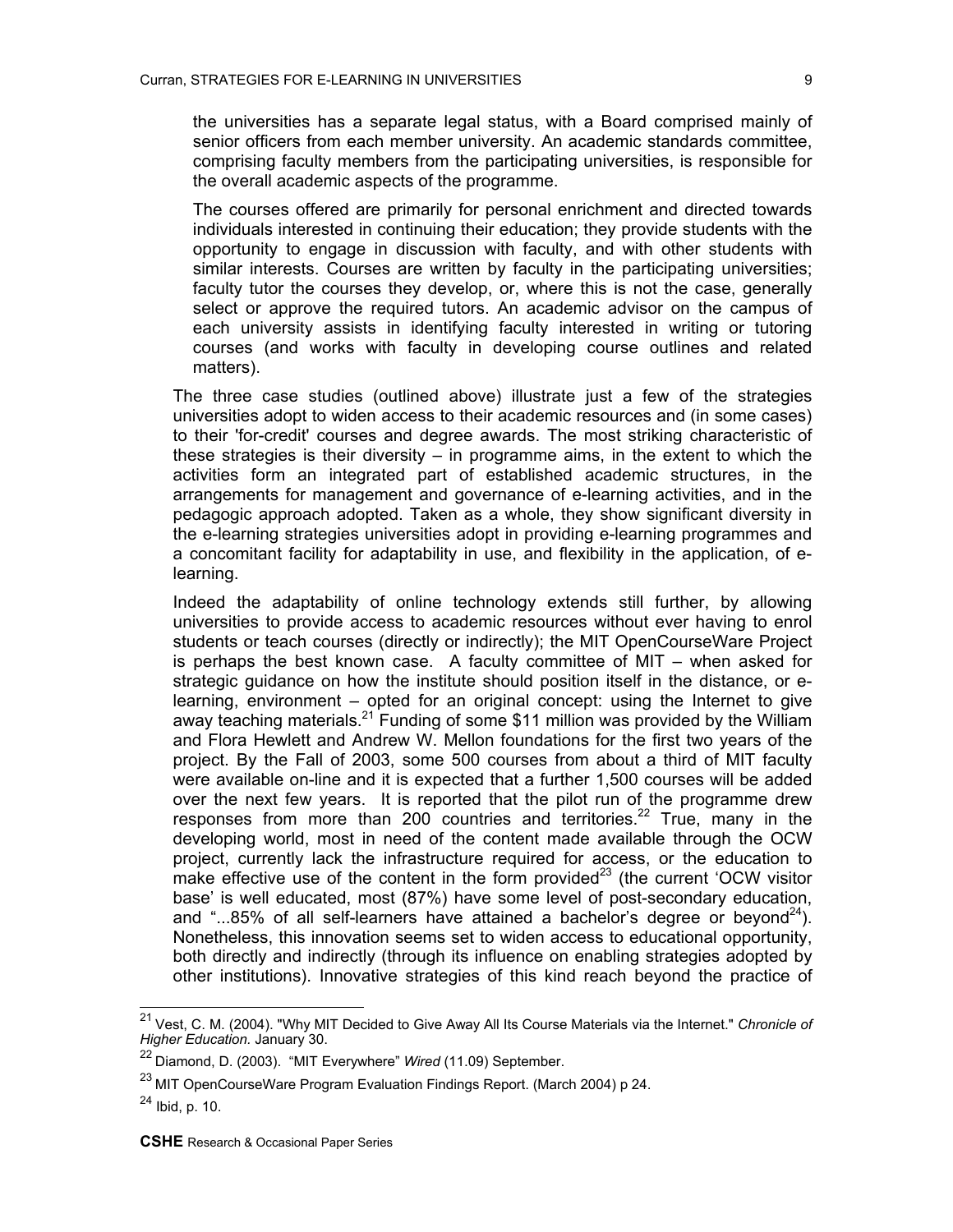earlier modes of technology-based teaching, their ultimate impact on widening access, and otherwise influencing tertiary education – as yet unclear – may prove highly significant.

### 2.6 Widening access: conclusions

E-learning – the latest innovation in technology-based teaching – is more pervasive in use than its predecessors, due in large part to the ubiquity of the enabling technologies; and more diverse in application, due in large part to the changing environment in which universities now discharge their traditional roles. From the outset of their involvement in e-learning, universities have offered programmes in response to varied demands: for career-related qualifications, for professional development, for 'top-up' programmes that allow students to complete degree studies commenced years earlier, or more generally to provide opportunities for lifelong learning.

But how effective is e-learning in widening access to degree qualifications? The doubling of enrolment in 'for-credit' distance-education courses over a three-year period in the United States suggests that e-learning is indeed widening access to higher education. The impressive data on enrolment growth in online programmes at an institutional level, with current *annual* growth rates of 50-100% reported by at least three institutions, reaffirms that view. Moreover, further growth seems inevitable with the increasing demand for lifelong education and for access qualifications. True, the scale of activity *relative to the sector as a whole* is more difficult to assess; and such data as is available suggests that e-learning, taken as a percentage of 'core' teaching activity in universities, may still be counted in single figures (even in the United States). This scale of provision, while significant, is not *prima facie* particularly impressive; what is so is the pace of growth and the pervasive spread of e-learning among traditional universities.

The impact of e-learning on widening access is positive; however, the effect on *equity of access* is more problematic, and dispersion of the enabling technologies is such that universal access through e-learning remains elusive. In spite of the potential of e-learning for widening access to university education, and the substantive progress to date, it is not yet clear that this positive effect will extend to equity of access; indeed the prospects in this connection seem, at best, problematic. Access to the enabling technologies – while becoming ever more ubiquitous – is still unevenly distributed, even in the United States.<sup>25</sup> Moreover, appraisal of current development shows that growth in provision (even in Europe) is fastest in programmes for the corporate sector, where the opportunity cost of participant-time is high, and substantial fees can be transferred more easily to employers for payment. (On-line training programmes for the corporate sector are reported to be growing at a particularly fast rate in Europe, and future forecasts are highly positive: one source estimates that e-learning will account for a quarter of the European IT training market by 2005 and will be worth nearly six billion U.S. dollars.)<sup>26</sup> This focus is in marked contrast to the early experience of the European Open Universities which, by virtue of the socio-economic mission, highly-scaleable

<span id="page-9-0"></span><sup>25 [</sup>a] U.S. Department of Commerce. (2000). *Falling Through the Net: Toward Digital Inclusion*. Washington: U.S. Department of Commerce. [b] Gladieux, L. E., et al. (2000). The Virtual University and Educational Opportunity: Issues of Equity and Access of the Next Generation. Washington: The College Board. [c] Gladieux, L. E. (2000). "Global On-line-learning: Hope or Hype." In *International Higher Education* 18. The Boston College Centre for International Higher Education. 18 (Winter).

<span id="page-9-1"></span><sup>26</sup> International Data Corporation. (2001). Source: http://www.nua.ie/surveys/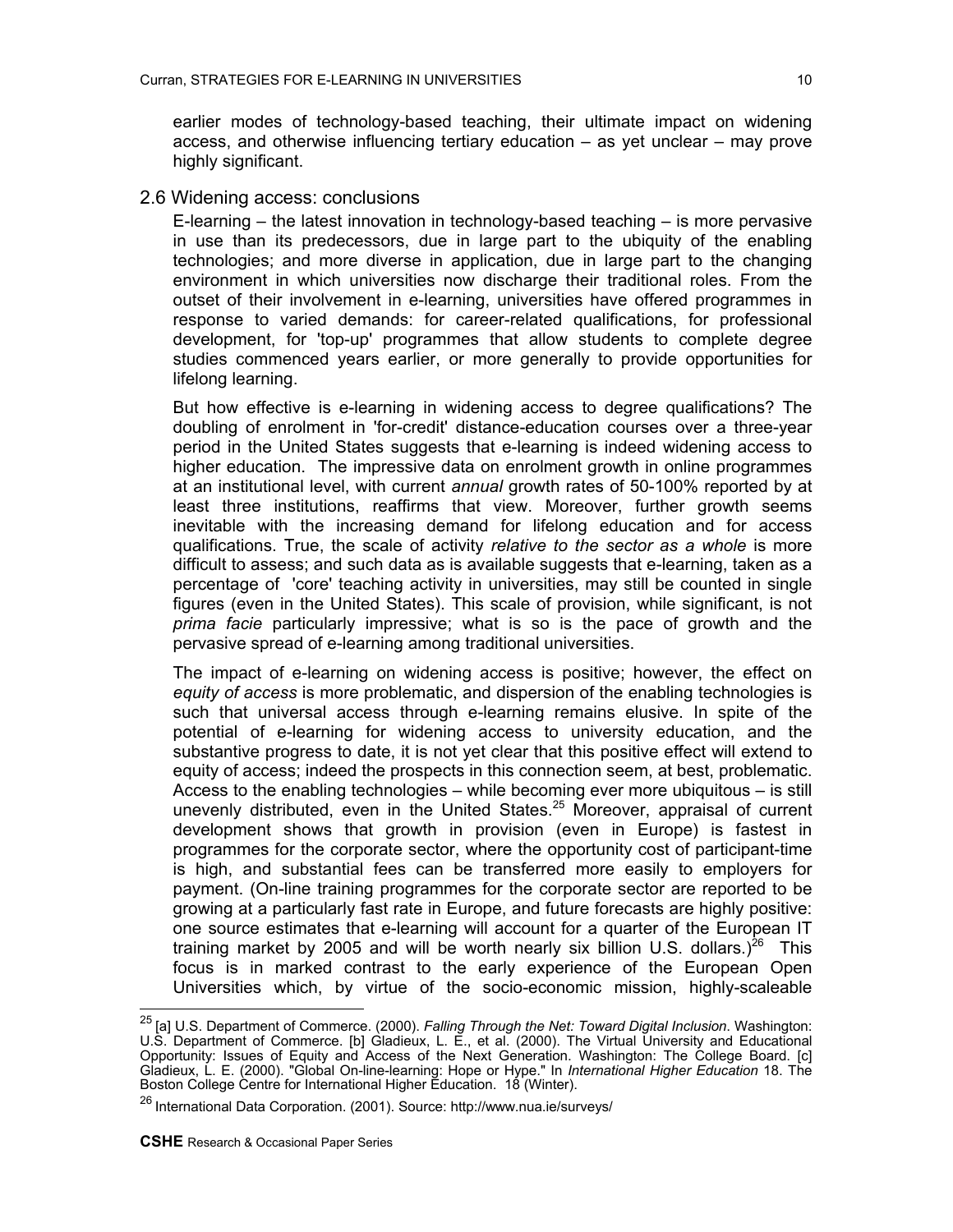technology, and substantive state funding, opened access to many thousands of second-chance students. The UKOU alone has "served more than two million students since 1971".<sup>27</sup> and credit enrolments in the European Open Universities, as a percentage of enrolment in higher education in their respective countries, ranged from some 2.2% to 10%.[28](#page-10-1) 

# **3. Enhancing the quality of teaching**

A commitment to enhancing the quality of teaching and learning, especially for students on-campus, is a recurrent aim of university e-learning strategies – especially in traditional, research-intensive universities. Earlier modes of technology-based teaching were primarily used in distance teaching (most notably perhaps in open universities) and, as a consequence, virtually all related research was predicated on a sharp dichotomy between contiguous teaching on-campus, on the one hand, and a distinctly different 'industrialised' mode of teaching, on the other. A dichotomy reinforced by self-evident differences in institutional mission, in the student populations served, and in their respective scale of enrolment, but less relevant now as former sharp distinctions (e.g., in mission and student characteristics) become increasingly blurred; and interest (in traditional universities) in the instructional potential of the new technology continues to grow. A recent survey of U.S. colleges and universities showed that about a third of respondents perceived instructional integration as a key IT issue for their institutions.<sup>29</sup>

# 3.1 Supplementing teaching on-campus

In some universities, enhancing the quality of teaching and learning in on-campus programmes, through the use of new technology, is a primary goal; a common approach is to use e-learning to supplement traditional teaching by providing an additional (sometimes optional) component in the teaching-learning process. In programmes of this kind, the primary focus is on the teaching of regular courses to conventional, on-campus students, enrolled in courses developed and taught by whole-time faculty, that lead to the normal degrees and awards of the university. Programmes of this kind are typically an *integrated* part of the standard university curriculum, with e-learning employed essentially as a *supplementary* pedagogy for on-campus students. One of the older universities in Western Europe provides an interesting illustration of the development and integration of e-learning in on-campus teaching. The University, no stranger to change, has survived many vicissitudes over the five centuries or so since its foundation, and today it is a leading European University – with more than 25,000 students and an international reputation for research in Science and the Humanities.

# *[d] E-learning on-campus (Europe)*

The commitment to technology-based teaching at the University initially began (in the 1980s) with the establishment of a task force to explore new ways of teaching – with particular reference to the potential of new technology, and an emphasis on deep-level learning. A programme to support research and innovation in

 $\overline{a}$ 

<span id="page-10-0"></span><sup>27</sup> Daniel, J. (2001). "Lessons from the Open University: Low-Tech Learning Often Works Best." *Chronicle of Higher Education.* September 7.

<span id="page-10-1"></span><sup>&</sup>lt;sup>28</sup> Curran, C. (1999). "Social Costs and Benefits of University Distance Education". In G. E. Ortner and F. Nickolmann (eds.), *Socio-Economics of Virtual Universities.* Weinheim: Deutscher Studien Verlag, pp. 53- 76.

<span id="page-10-2"></span><sup>&</sup>lt;sup>29</sup> Green, K. (2001). The 2001 National Survey of Information Technology in US Higher Education. Source: www.campuscomputing.net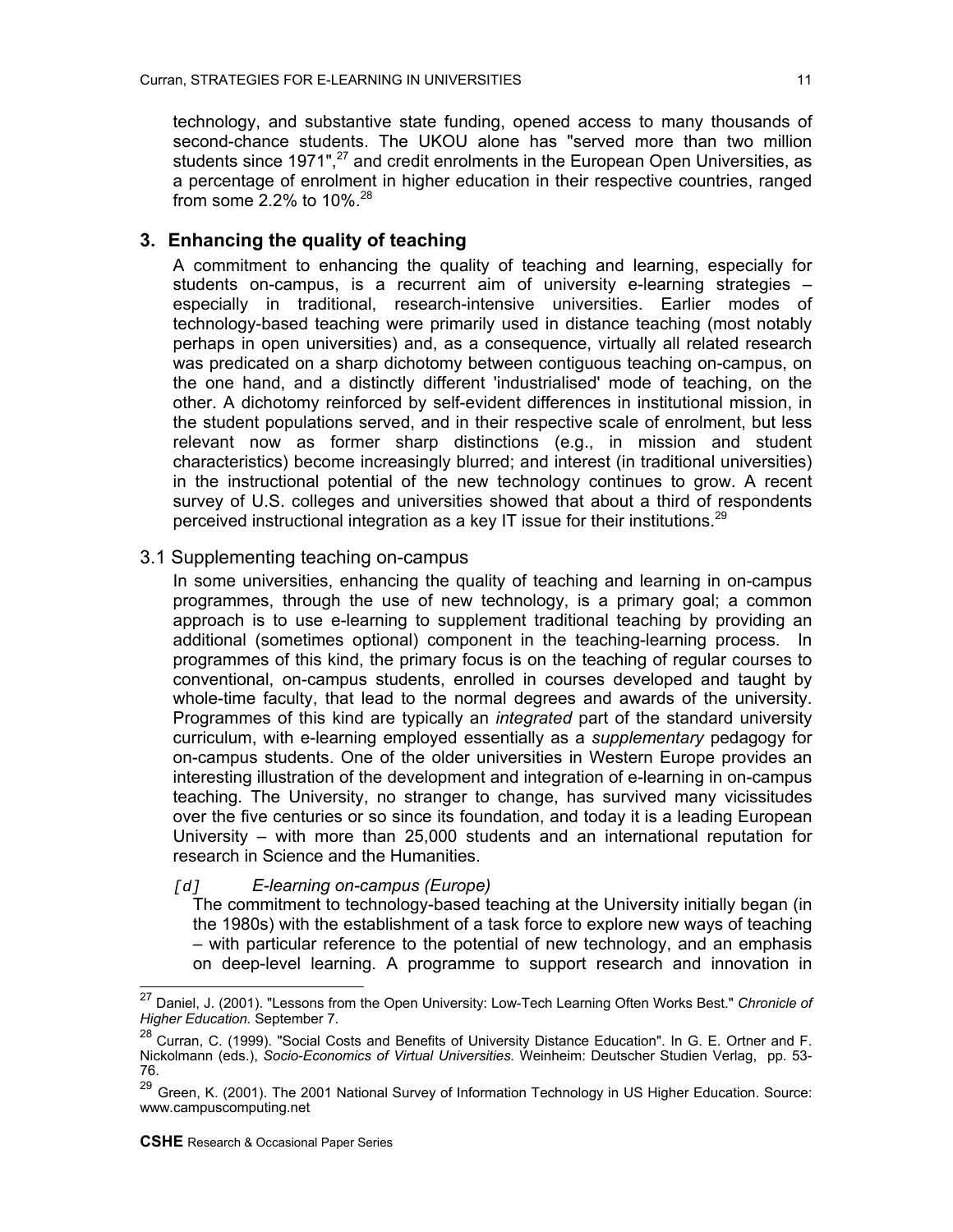computer-based teaching followed, based on a 'call for tenders' procedure, open to all professors at the University. Much was learned from a consequent series of design and development projects on computer use, not least the need to record the process of innovative teaching, and to disseminate the experiential information (emerging from pilot projects and early applications) to peers throughout the University.

A single unified platform was accordingly initiated to support innovative teaching, and to provide staff with information on courseware and other pertinent matters. It was seen as important also to adopt a richer pedagogy, firmly grounded in the principles of effective instructional design, developed around the concept that "students learn best when they act as independent critical researchers within their discipline".<sup>[30](#page-11-0)</sup> A university-wide strategy was developed around a traditional, campus-based perspective, with a primary focus on pedagogical outcomes. In keeping with a university-wide strategic approach, subsequent developments focussed on programmes, rather than courses, with systematic procedures for evaluation; central co-ordination by a university council; and the integration of educational, organisational, and technological support.

The experience of this university illustrates how research on learning methods and instructional design, initiated in the 1980s, ultimately led to the adoption of a university-wide strategy for the pedagogic enhancement of campus-based teaching.<sup>31</sup> The initial commitment, with subsequent involvement in a wide and continuing range of technology-based teaching initiatives, has culminated in the extensive use of technology in teaching across the institution. The experimental use of technology, with a focus on pedagogical outcomes (grounded in the principles of instructional design), and university-wide strategy; has had a highly positive outcome. The University now orients its curriculum according to the concept of 'guided self study' through which the student progressively learns to acquire knowledge independently, and to develop and apply it.<sup>32</sup> A broadly similar strategy, developed around a special centre for learning technology, has been adopted by another of the older universities in Europe (established in the late  $16<sup>th</sup>$  Century) with a current enrolment of some 12,000 students.

#### *[e] E-learning support centres*

This University initiated a strategic review in 1998/99 on the use of ICT (information and communication technology) to enhance student earning oncampus. The review led to the establishment of a 'Centre for Learning Technology' to support academic staff in research and innovative development, with respect to teaching and learning with new technology. The Centre effectively acts as a single-source of support for faculty planning and developing e-learning

<span id="page-11-0"></span><sup>30</sup>  $30$  [a] Beulens, H., W. Roosels, A. Wils, and L. Van Rentergem. (2002). "One year e-learning at the K.U.Leuven: an examination of log-files." [b] Naga, E., M. Clement, and H. Buelens. (2002). "Developing faculty to teach with an e-learning platform: some design principles." Papers presented at the European Conference on *The new educational benefits of ICT in higher education,* September. Rotterdam. [c] Buelens, H., and L. Van Rentergerm. (2002). "Toledo, a university wide implementation a VLE: impact<br>beyond education." Paper presented at *EUNIS 2003: Beyond the Network,* 9<sup>th</sup> International Conference of European Information Systems, 2-4 July. Amsterdam, The Netherlands.

<span id="page-11-1"></span><sup>&</sup>lt;sup>31</sup> For a more extensive discussion see: Lowyck, J. The incentive policy of the K.U.Leuven with regard to ICT applications in education in the past five years: evolution, evaluation and perspective. (Mono) Centre for Instructional Psychology and Technology, K.U.Leuven

<span id="page-11-2"></span> $32$  Elen, J. (2002). "The reality of excellence in higher education: The case of guided independent learning at K.U.Leuven." In E. De Corte (ed.), *Excellence in higher education: the case of guided independent learning.* London: Portland Press.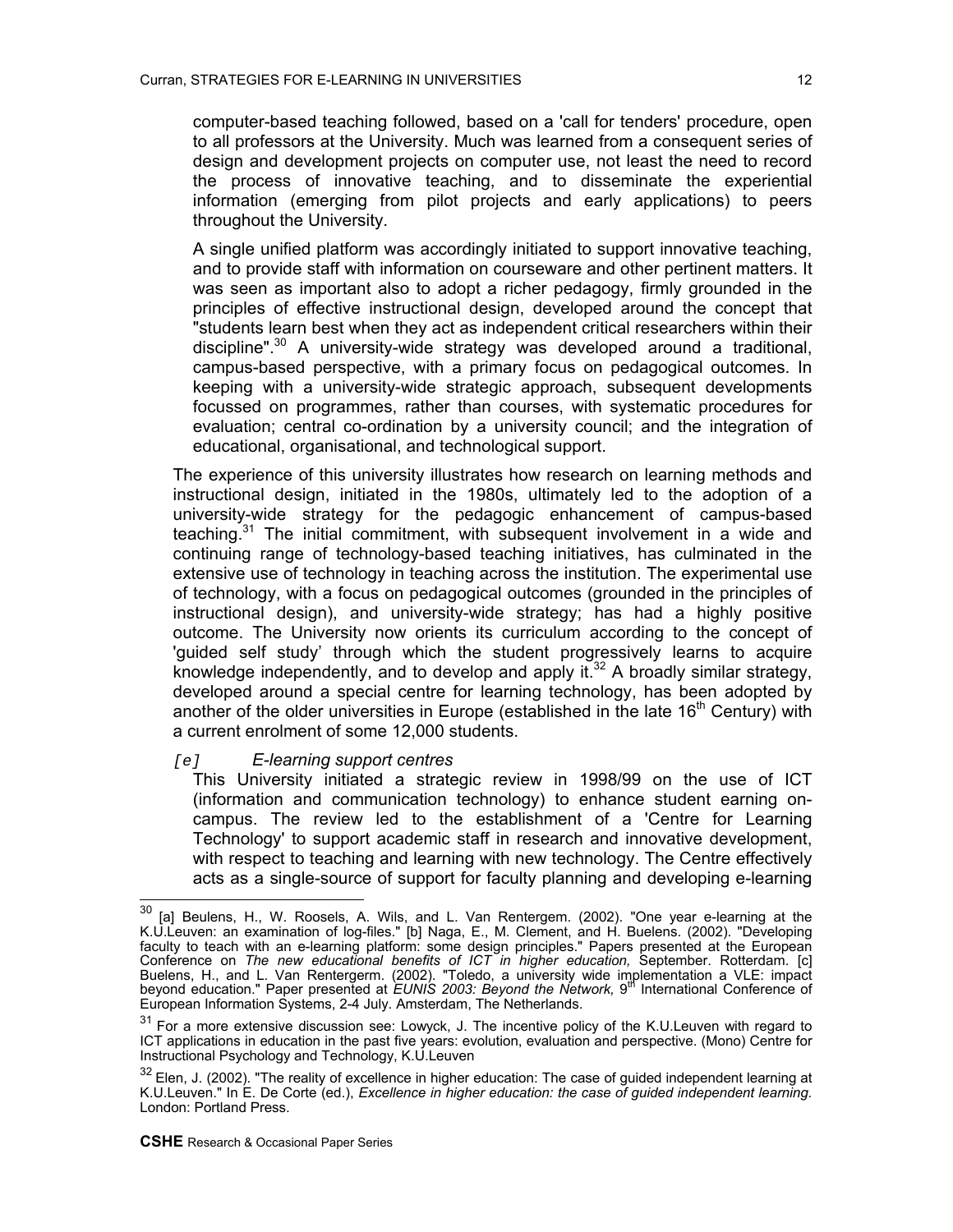activities to enhance students' learning. To–date, programmes have been developed in a wide range of disciplines including: Architecture, Development Economics, Geography, Mechanical Engineering, Nursing and Midwifery, Political Science, Psychiatry, and Zoology.<sup>33</sup>

While on-campus e-learning strategies can vary in scope and focus, the creation of specialist centres (to assist in the development of programmes for the enhancement of teaching and learning on-campus) is a common, practical option. Other research universities reported to have established special centres of this kind include Columbia University in New York, Princeton University,  $34$  Oxford University,  $35$  and the University of Bristol in the U.K.

# 3.2 Hybrid and blended strategies on-campus

While often employed as a *supplement* to traditional on-campus teaching, in some universities e-learning is adopted as a *primary* pedagogy – usually in tandem with traditional, contiguous teaching. Hybrid strategies of this kind are becoming more common; it is reported that more than 1,500 students at Virginia Tech took both online and on-campus courses (at the same time) in the fall of  $2002$ ;<sup>36</sup> and that Fairleigh Dickinson University requires all students to take at least one course online each year (so most students at the University "will take about 10 percent of their courses online").[37](#page-12-4) In addition, many universities are adopting a blended strategy, replacing some part of their contiguous teaching with online sessions. It is reported that the University of Central Florida now offers about 100 courses "that meet half the time in classrooms and half online."<sup>38</sup> A recent survey of online education in the United States indicates that more than half (55.6%) of the institutions offered 'online' and 'blended' courses and a further ten percent (9.6%) offered 'blended only' courses.[39](#page-12-6) The reasons why universities provide some courses online can vary widely, from a desire to provide students with a wider choice of learning strategies, to the need to alleviate pressure on teaching space.<sup>40</sup>

#### 3.3 Accessing external resources

In many universities, students and staff routinely use the Internet to access external resources to enhance the quality of teaching and learning on-campus. Much of this usage is eclectic, and some focussed. A survey of random visitors to the MIT Open CourseWare website (in November 2003) showed that 35% of those respondents – identified as faculty members in other institutions – said they would use OCW for planning, developing or teaching a course, or to enhance their understanding of

 $\overline{a}$ 

<span id="page-12-0"></span><sup>33</sup> Centre for Learning Technology, TCD. (2003). *E-learning in a research university: the Trinity experience*. 3<sup>rd</sup> Annual Conference, 13 May.

<span id="page-12-1"></span><sup>34</sup> Foster, A. L. (2001). "How a Princeton Classicist Leads in Instructional Technology." *Chronicle of Higher Education*. June 29.

<span id="page-12-2"></span><sup>35</sup> http://www.tall

<span id="page-12-3"></span><sup>36</sup> Carnevale, D., and F. Olsen. (2003). "How to succeed in Distance Education." *Chronicle of Higher Education.* June 13.

<span id="page-12-4"></span> $37$  Young J. R. (200?). "'Hybrid' Teaching Seeks to End the Divide Between Traditional and Online Instruction." *Chronicle of Higher Education.* March 22.

<span id="page-12-5"></span><sup>38</sup> Ibid.

<span id="page-12-6"></span><sup>39</sup> Op. cit., Allen and Seaman, p 8.

<span id="page-12-7"></span> $40$  ibid.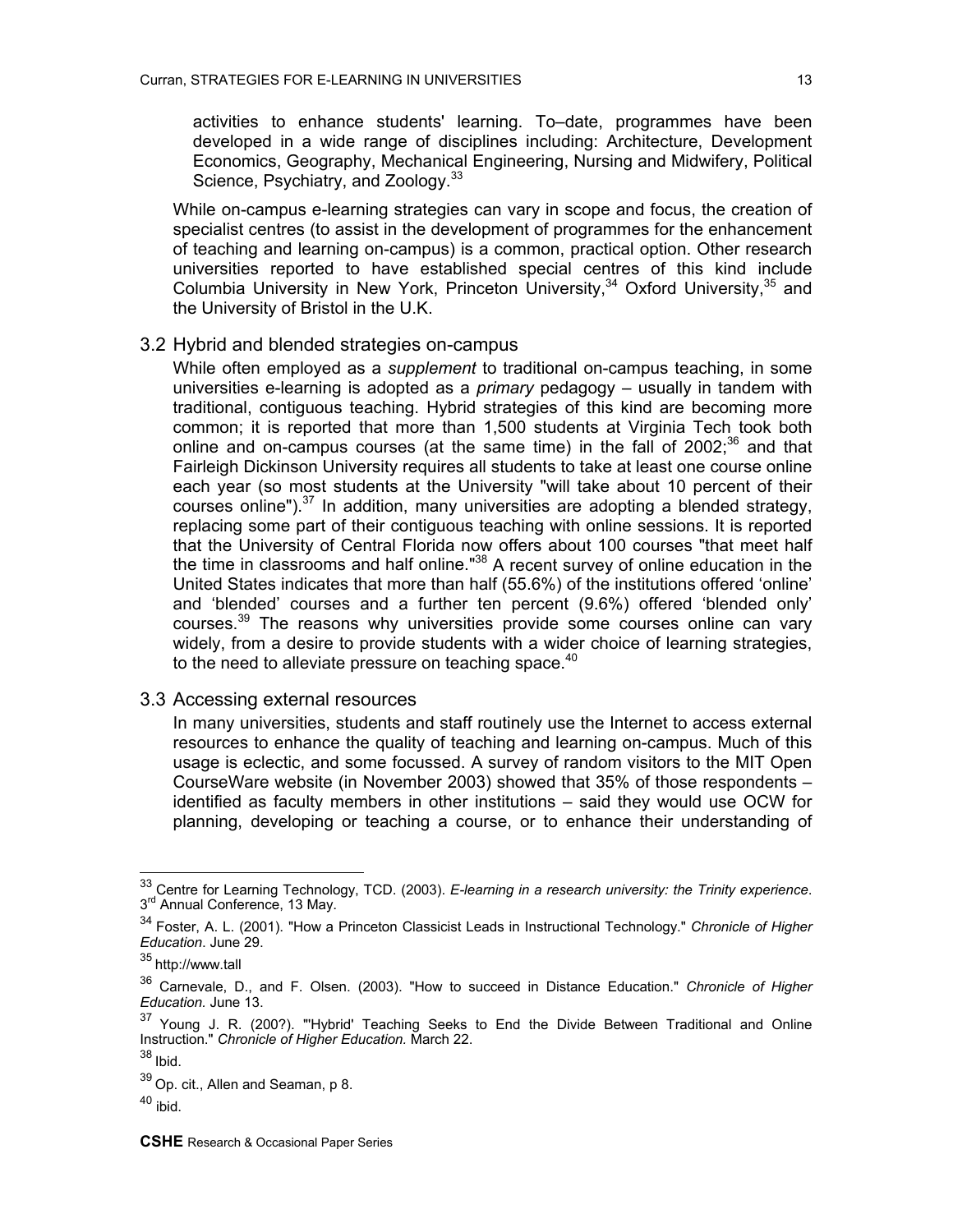specific subject matters.<sup>[41](#page-13-0)</sup> Some universities adopt more structured strategies to access external resources, or to widen the range of options available to students. Co-operating with other institutions is one strategy – in particular in developing or sharing academic resources, enabling infrastructures, or other resources. Case *f* (below) illustrates an approach to developing and sharing online courses, adopted by a collaborative network of some twenty U.S. colleges and universities sharing a common tradition and educational philosophy.

## *[f] Collaborative network (United States)*

The essential aim of the network is to develop and share online degree and certificate programmes to complement classroom learning on the campuses of participating universities, and to meet the needs of learners (including both oncampus and distance learners). More than 200 courses are currently provided for some 6,000 students. In this network of autonomous institutions, courses are provided under the authority of the university or college that offers the programme. Each member institution is responsible for – and retains ownership of – its own courses; has full control over the courses it offers online, through the network; decides what fees to charge students; and is responsible for supporting students in their learning.

The precise form of on-line pedagogy varies from one case to another, but is generally consistent with an educational philosophy of personal instruction and strong faculty support for students. Some courses can be taken entirely online, but most require some attendance on-campus. Almost all courses are written by full-time faculty (selected on the basis of internal competition); the teaching of a course generally becomes part of normal faculty workload. Most participating institutions use proprietary platforms to deliver courses to students on-campus, and the Internet for external students. Library and bibliographic services are generally made available through the institution providing the programme.

A central unit provides support for a Web-based catalogue of online programmes in member institutions, and additionally facilitates the training of faculty and the collaborative development of online courses. The central infrastructure to support the network (the search engine for an online catalogue, for example, and the user-interface) was developed with the support of specialists in member institutions. Similarly, media-production units in participating institutions are commissioned to produce the required course materials (to be made available through the network). Routine services (e.g., 24/7 technical support and serverhosts) are out-sourced to external providers.

Participation in consortia is a common strategy for co-operation between universities in e-learning. A recent survey, in the United States, showed that some 68% of public four-year institutions participated in a distance education consortia in 2000-2001.<sup>42</sup> (Here again, commonality of mission may be a contributing factor; the corresponding figure for private four-year institutions was markedly lower at 25%). A consortium strategy offers advantages to universities that engage in e-learning: it allows them to pool resources, share costs, to realise potential economies of scale in course development and delivery, and it facilitates specialisation of function between institutions (e.g., in staff training or the provision of technical support). It additionally minimises the investment risk for each institution, admits of considerable

<span id="page-13-0"></span><sup>&</sup>lt;sup>41</sup> op. cit. Vest, C. M. (2004).

<span id="page-13-1"></span><sup>42</sup> op. cit. NCES (2003-017).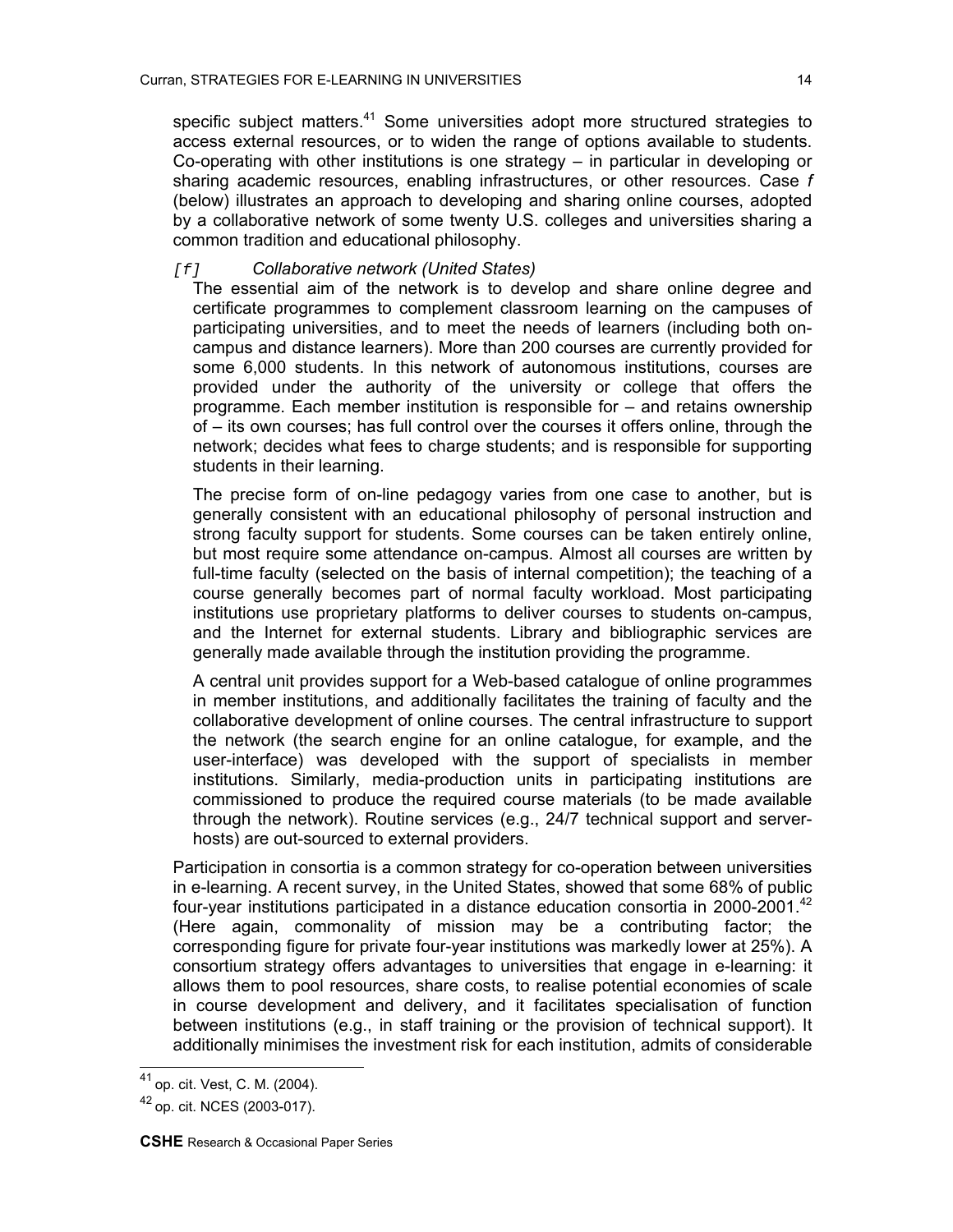diversity in application, and provides a mechanism through which universities can make better use of resources while retaining direct control of the academic aspects of their programmes.<sup>43</sup>

# 3.4 Introducing innovative pedagogy

Interest in the quality of teaching, and the adoption of innovative pedagogy, is not confined to teaching on-campus. Case g (below) relates to a pedagogically innovative, post-graduate programme in business economics, developed for external students in a Scandinavian university. The programme was based on, and is presented in unison with, a longer established course concurrently taught to some two hundred students on-campus.

#### *[g] Innovative pedagogy (Scandinavia)*

A key objective in developing the online programme was to facilitate the adoption of an innovative pedagogy, attuned to the pedagogical and curricular challenge of the particular subject matter and student group. Part of the cost of developing the programme was met through support from external companies that required their mid-career managers, located in some twenty countries around the world, to have access to post-graduate education in business economics. Faculty worked with industry representatives in developing a programme that was academically demanding, and responsive to the challenges confronting managers in those companies competing in a global market.

The pedagogical approach is based on a marked (even radical) departure from traditional practice, requiring considerable and ongoing participation and peercollaboration by students. Part of this activity requires students to address a continuing series of problem-focussed tasks related to emerging 'real-life' corporate challenges. Students are required to identify the parameters of the challenge; and to apply statistical and other analytical techniques, and to source appropriate data sets, to support their analysis and response. To facilitate this activity, students have continuing access to central servers furnished with extensive 'real' data sets and an archive of related literature (compiled by faculty). Teaching on the programme is a core-activity for this group of academics.

This faculty-led initiative involved substantive commitment by staff in initiating and developing the programme and in teaching students. It was reported that most staff typically logged on twice each day, including weekends, and that one senior staff member spent an average of four hours each day online.<sup>44</sup> The difficulty of sustaining high input by research-active faculty in the longer-term is a potential weakness of such faculty-led initiatives. Not surprisingly, universities with longerestablished faculty-led programmes tend to develop strategies to minimise the demands on faculty time, often by automating or delegating routine or repetitive tasks, or less commonly by adopting pedagogic and technical strategies to minimise the input required of academic staff.

## *[h] Integrated pedagogy (United States)*

One research-intensive U.S. University, for example, has developed an integrated pedagogy using on-site video, in combination with software and ITbased facilities, to record and digitise in-class lectures/seminars for adaptation

<span id="page-14-0"></span> $^{43}$  There are (inevitably) some potential disadvantages that need to be appropriately managed, not least potentially higher transaction costs and the difficulty of sustaining partnership.

<span id="page-14-1"></span><sup>44</sup> However, this level of engagement is expected to decline as the programme matures.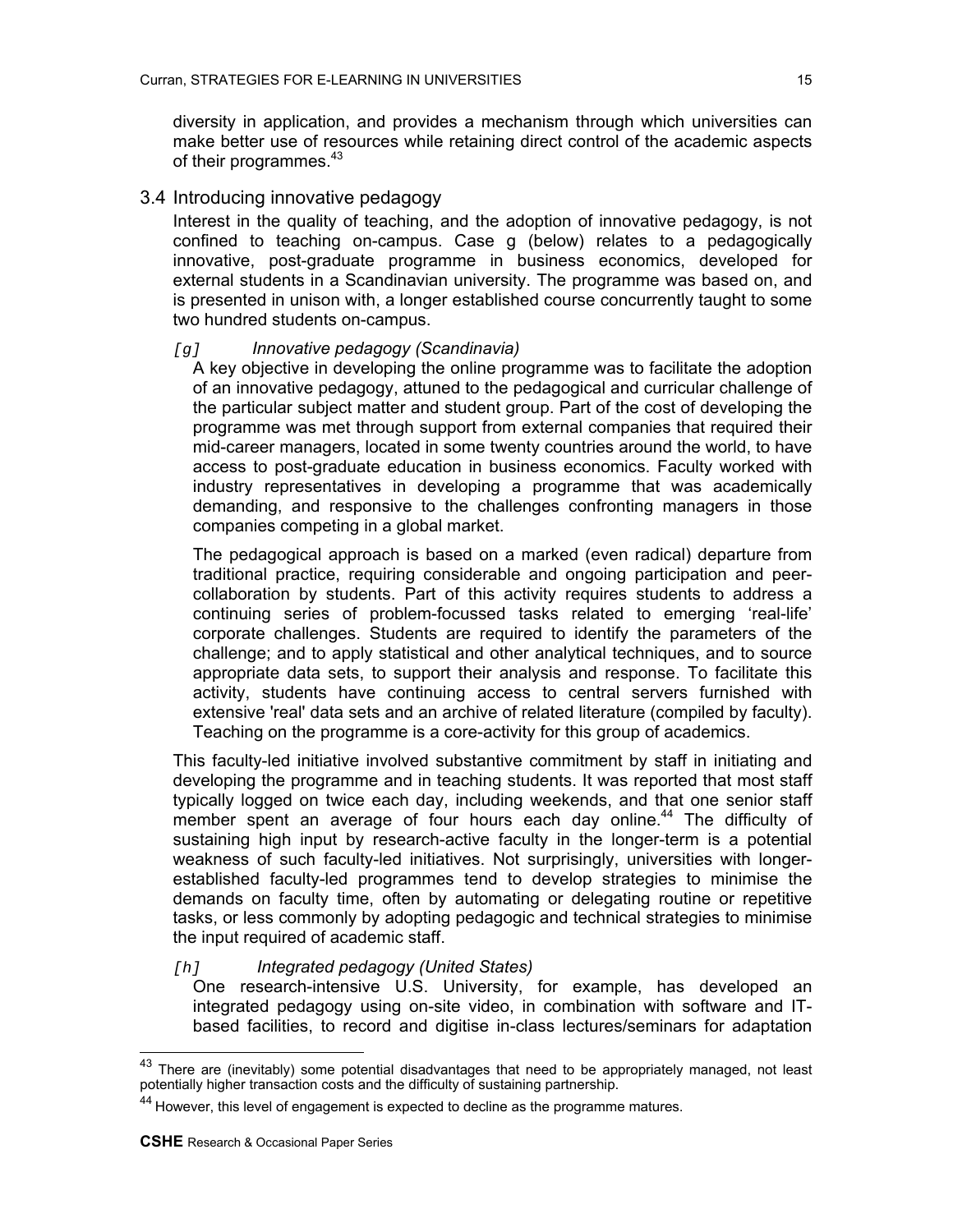and dissemination on-line, coupled with the delegation of routine and repetitive tasks to support personnel. A strategy that *prima facie* seems close to an optimal deployment of a scarce faculty resource in a research-intensive university.

Faculty-led initiatives are more common at the post-graduate level and in subjects with a strong disciplinal or sectoral orientation (e.g., engineering, law, medicine, specific areas of business or economics). They are often provided by universities with a strong research orientation, through departments of high standing among peers in the relevant discipline or profession. Courses may be developed around the expertise and reputation of particular faculty members, in effect building on (and potentially contributing to) the peer-status of individual faculty, and of the department as a whole. The proximate reasons for advancing a proposal differ from one case to another, but are usually closely tied to the interests of the relevant department or school. A desire to secure additional funding for research or additional teaching posts, or to reach a wider and more diverse student population, perhaps embracing high-calibre post-graduate research students, may also be important. Other reasons may include the links to industry the initiative can provide, and the concomitant opportunity to secure external funding for related research (including sponsorship of doctoral-research students).

These case-studies again illustrate just a few of the strategies universities adopt in using e-learning to enhance the quality of teaching (e.g., the development of university-wide strategies embracing research, instructional-design, and programme development; the adoption of systematic procedures for the initiation, co-ordination, and evaluation of programmes; the use of 'hybrid' or 'blended' pedagogic strategies; inter-institutional co-operation in the development and sharing of programmes; and the use of external resources for curricular and pedagogic enrichment). Once again, diversity in approach and adaptability in use are the most striking characteristics of these strategies.

# 3.5 Enhancing the quality of teaching: conclusions

How effective is e-learning in enhancing the quality of teaching? The case studies discussed above illustrate just a few of the strategies universities now adopt in using e-learning to enhance the quality of teaching and learning for both on-campus and external students. Nonetheless, some concern has been expressed with respect to the possible long-term effect of e-learning on traditional teaching practice in universities.

A particular and recurrent concern, with respect to the quality of teaching, relates to the 'unbundling' of the teaching process – especially by potentially allowing a content expert to prepare materials to be subsequently delivered by a facilitator, effectively precluding (it is argued) critical ongoing interaction between students and teachers[.45](#page-15-0) An unbundling of the teaching process is not new and has, for many decades, been an established part of distance education strategies, especially in large-scale systems. Peters view that the "structure of distance teaching is determined to a considerable degree by the principles of industrialization",<sup>[46](#page-15-1)</sup> although often challenged, reflects a dichotomy between traditional teaching, on the

<span id="page-15-0"></span><sup>&</sup>lt;sup>45</sup> Perley, J., and D. M. Tanguay. (1999). "Accrediting On-Line Institutions Diminishes Higher Education." *Chronicle of Higher Education.* October 29.

<span id="page-15-1"></span><sup>&</sup>lt;sup>46</sup> Peters, O. (1984). "Distance teaching and industrial production: A comparative interpretation in outline." In D. Sewart, D. Keegan, and B. Holmberg (eds.), *Distance Education: International Perspectives.* (1988). London: Routledge. Pp. 95-113.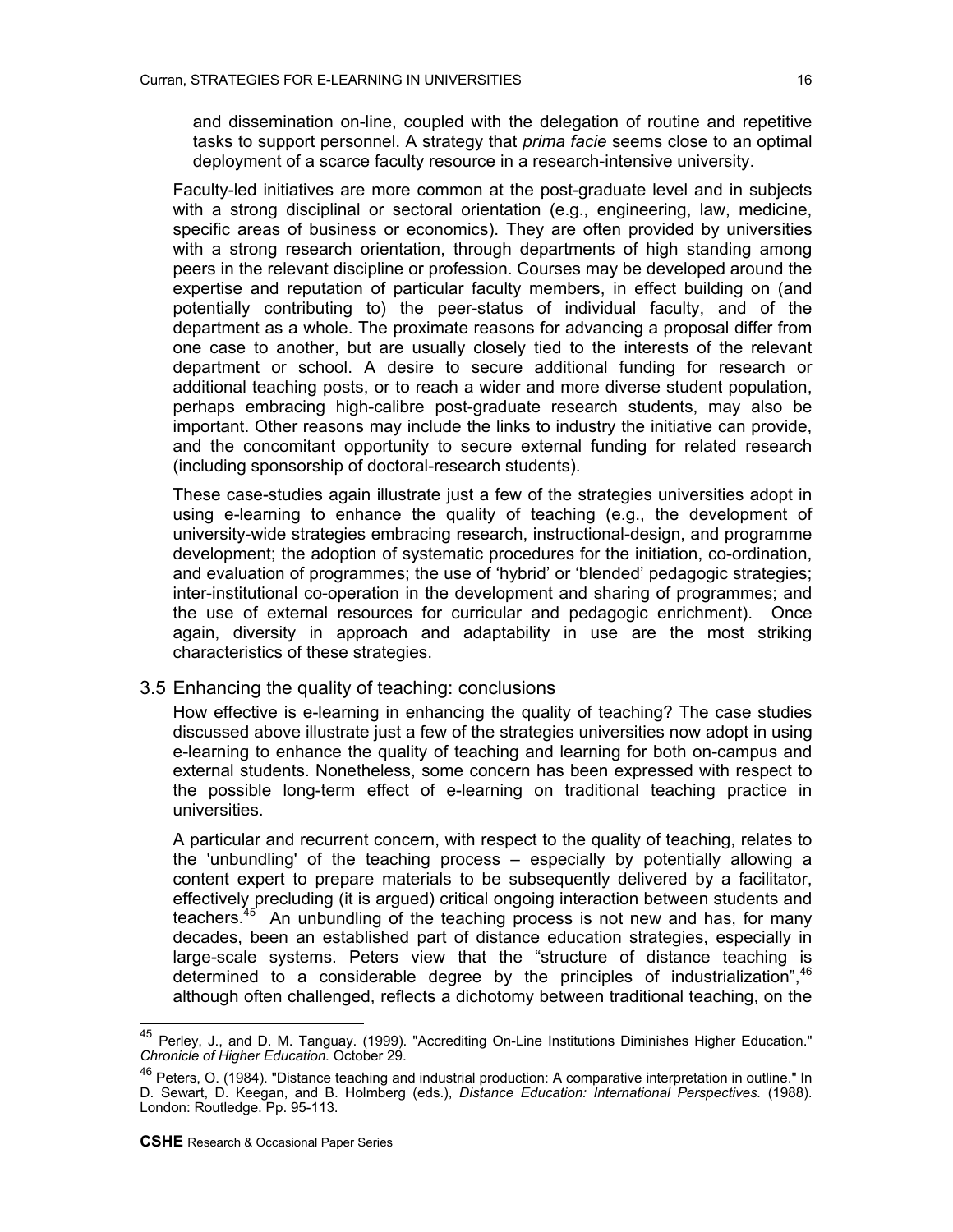one hand, and a distinctly different, 'industrialised' mode of distance education, on the other – now widely acknowledged by distance educators. Interestingly, this dichotomy has not, of itself, impaired the quality of instruction in distance teaching. The European Open Universities, for example, have an excellent reputation for the quality of their teaching – the UKOU is consistently placed in the top 20% of national quality rankings, acclaimed for the excellence of its teaching in subjects like Music, Earth Sciences, and Chemistry.<sup>47</sup>

True, the open universities (and most other distance education systems) effectively operate in parallel with traditional education, providing for the needs of predominantly mature students who (other things being equal) are more likely to possess the characteristics of maturity and motivation required for success in this alternative mode of instruction. And there is now a good deal of experience to show that well designed and adequately resourced distance teaching is highly effective, and need not be a lesser form of instruction (in part, perhaps, because most effective systems *do provide* for ongoing critical interaction between students and teachers, where such is required).

Moreover, online learning – in principle, at least – holds out the prospect of overcoming an inherent limitation of some earlier forms of distance teaching (involving a need to provide substitutes for interpersonal communication, with consequent change in students' learning behavior and a propensity to alienation – as Peters noted).<sup>48</sup> In short, it is not evident that any negative impact on the quality of teaching is an inherent consequence of adopting technology – but rather of the particular operational and pedagogic strategies universities adopt for its deployment. Striking an appropriate balance between pedagogic strategies, scale of provision, and resource expenditures remains an inherent challenge for the future development of e-learning. The diversity of strategies adopted by universities for their deployment of e-learning is a testament to the currency of that challenge.

What impact, if any, is e-learning having on *traditional* teaching in universities? Even a cursory appraisal of the cases discussed above will show that e-learning is being incorporated in traditional, on-campus pedagogy in tertiary institutions – among them the oldest and most venerable universities. True, much of this activity is still small in scale, experimental, or essentially supplementary to traditional teaching (at the minimum providing a parallel, sometimes optional, addition to traditional teaching practice); nonetheless, the role of e-learning as an integral part of oncampus instructional programmes is growing. It is clear also that in some universities e-learning is being deployed – sometimes on the initiative of faculty – to introduce innovative pedagogical approaches more closely attuned to the particular curriculum and student population.

To what extent is e-learning inducing radical and pervasive change in the modalities of tertiary teaching? Already in some universities, e-learning provides not just a *supplement* to traditional teaching, but an *alternative* or *parallel* pedagogy. Reliable data on the aggregate scale of e-learning – provided *in direct substitution* for traditional, on-campus, teaching – is too sparse to support a definitive appraisal of its scale or significance. Nonetheless, such information as is available (as well as

<span id="page-16-0"></span><sup>&</sup>lt;sup>47</sup> Daniel, J. (1998). "Can you get my hard nose in focus? Universities, mass education and appropriate technology." In M. Eisenstadt and T. Vincent. *The Knowledge Web: Learning and Collaborating on the Net.*  London: Kogan Page. Pp. 21-30.

<span id="page-16-1"></span><sup>48</sup> Keegan, D. (1986). *The Foundations of Distance Education.* London: Croom Helm. P. 87.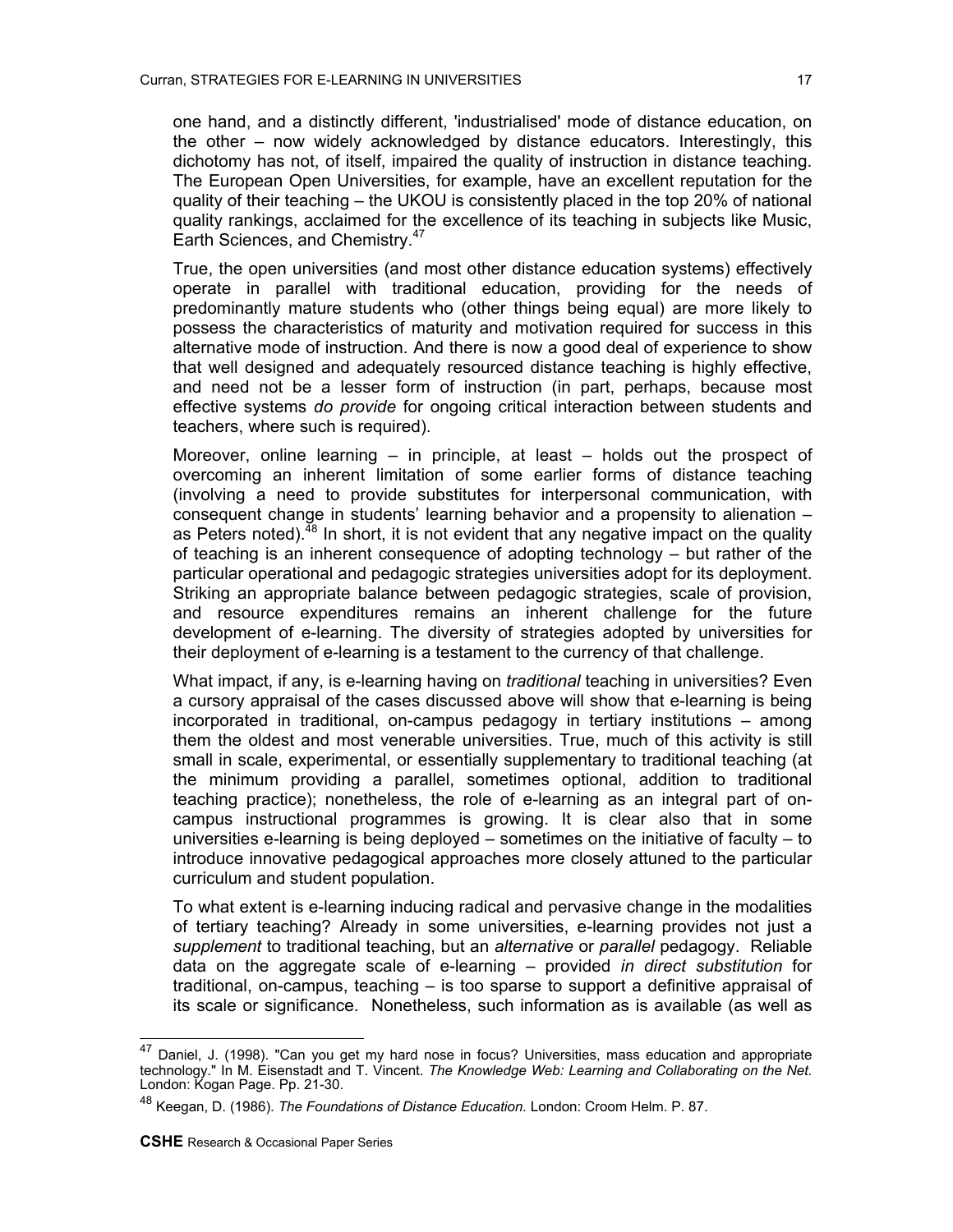the evident interest of many more universities in integrating technology and instruction) indicates a potential to influence on-campus teaching in the longer-term; but the ultimate scope and impact of that influence, and in particular the extent to which e-learning may displace traditional modes of instruction, is still unclear. Overall, experience to date suggests that change in core teaching practice, if it occurs on a substantive scale, is likely to involve an evolutionary process of assimilation, rather than the sharp revolutionary change anticipated by some early observers. Change of this latter kind, if it occurs, seems likely to be confined to particular and somewhat special sectors of tertiary teaching.

# **4. Reducing the cost of higher education**

While reducing the cost of higher education is sometimes advanced as an objective of university e-learning strategies, much of the initial investment by universities in elearning seems to have had scant regard to considerations of cost, perhaps because of the innovative character of the development and the proximate factors promoting investment. Moreover as most early programmes were experimental or pilot studies – often supported by external funding – considerations of cost effectiveness were often secondary to the challenge of developing and delivering innovative programmes – and where the issue of profit or loss was raised at all, expectations tended towards the sanguine. In a recent U.S. survey, respondents ranked the goal of "reducing institution's per-student costs" rather low: only 18% of public four-year institutions indicated it was an important goal of their distance education programmes (and only 11% of four-year private institutions).  $49$ 

Still, with increasing experience of actual outcomes, expectations of generic profitability have moderated somewhat. The extent of this change in perception is difficult to assess, but it is clear at least that interest in measuring the cost, and assessing the cost-effectiveness, of e-learning is growing (an interest greatly assisted by the availability of research funding from sources such as the EU Commission and U.S. foundations).<sup>50</sup>

# 4.1 Cost-effectiveness of e-learning

An expectation that technology-based teaching would reduce the cost of education is not new. Many of the earlier modes of technology-based teaching were the subject of substantive empirical research; early studies of broadcast media, in particular, contributed greatly to the development of an effective methodology for their cost analysis.<sup>[51](#page-17-2)</sup> Most of the Open Universities established over the following decades (initially in Europe and later in some twenty other countries) were the

<span id="page-17-0"></span><sup>49</sup> op. cit. NCES (2003-017).

<span id="page-17-1"></span><sup>&</sup>lt;sup>50</sup> The Andrew Mellon Foundation recently funded 22 experiments on the cost and pedagogic effectiveness of instructional technology in higher education at US universities, with a view to assessing under what conditions the technology might be employed to reduce institutional costs and promote pedagogic gains. The Alfred P. Sloan Foundation recently commissioned studies on the cost and potential profitability of online education at each of six U.S. universities (all of which had received grants from the Foundation to develop on-line courses).

<span id="page-17-2"></span><sup>51 [</sup>a] Jamison, D. T., S. J. Klees, and S. J. Wells. (1976). *Cost Analysis for Education Planning and Evaluation: Methodology and Application to Instructional Technology*. Princeton: Educational Testing Service, Economics and Educational Planning Group. [b] UNESCO. (1977). The Economics of New Educational Media: Present Status of Research and Trends, vols 1,2,3. Paris: UNESCO Press. [c] Orivel, F. (1987). Analysing Costs in Distance Education Systems: A Methodological Approach. Dijon: IREDU, Université de Bourgogne.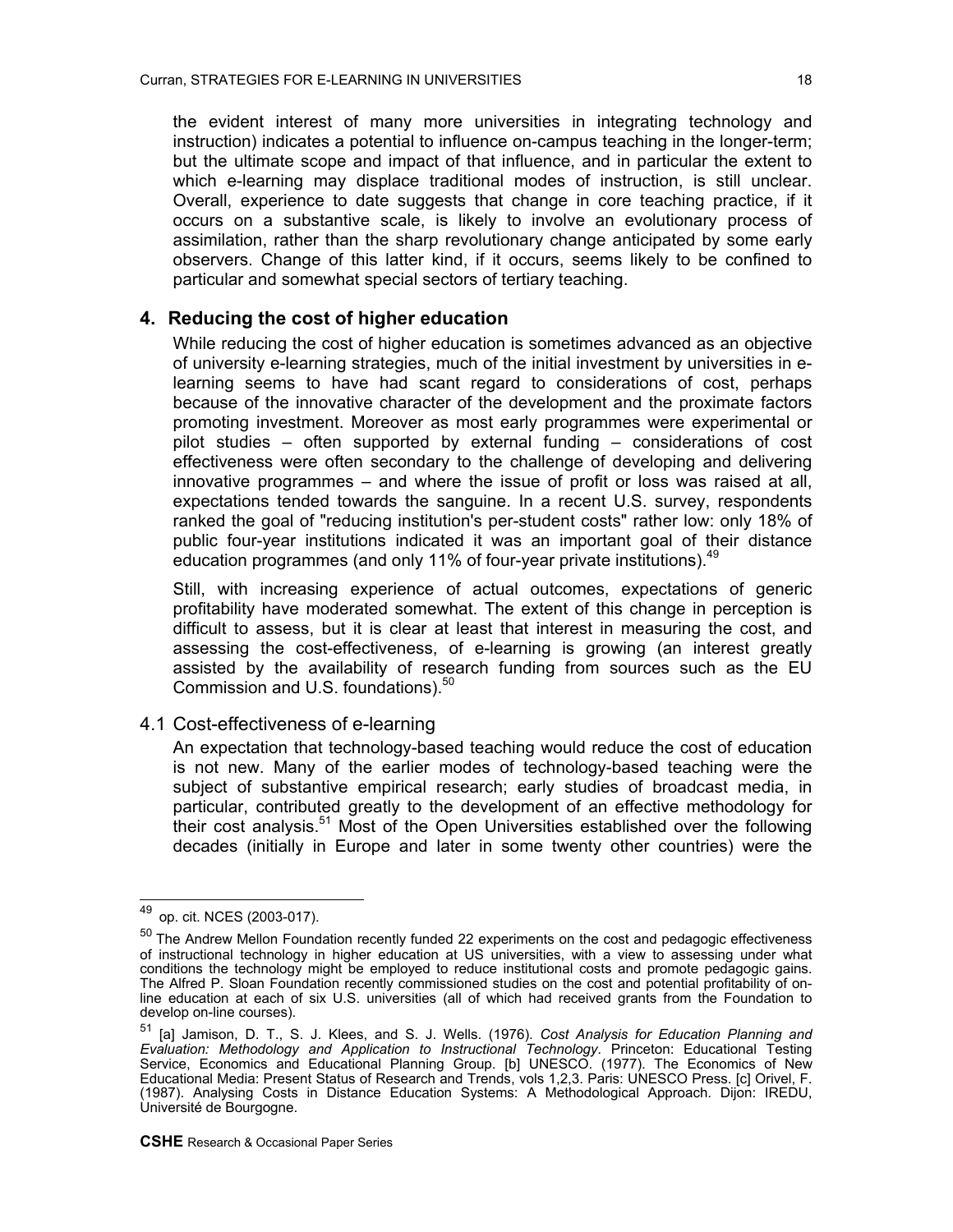subject of empirical study – most of which took the form of an assessment of their unit-costs, relative to conventional universities in their respective countries.<sup>52</sup>

In keeping with this earlier experience, initial studies on the costs of telematicnetworks, online education and e-learning learning networks tended also to focus on a comparison of costs (with more traditional modalities of instruction); with some early studies (in the absence of experiential data) based on hypothetical, but realistic, comparative scenarios.<sup>53</sup> Later, attention focussed on methodological issues, on the institutional return on investment, and on the development of related guides and handbooks to assist universities in analysing costs.[54](#page-18-2) Overall, the results of this initial – and still rather sparse – empirical research might best be described as mixed, with some positive, if still tentative, indications of cost-effectiveness. There is good reason to expect potential savings on physical infrastructure, relative to traditional, contiguous teaching; but comparison of recurrent costs, relative to more traditional modes of distance education, have produced rather mixed results.<sup>[55](#page-18-3)</sup>

As in earlier studies, much depends on perspective; where account is taken of the cost of students' time, online learning is more likely to provide a cost-effective alternative to more traditional learning modalities. (It is hardly surprising, then, that so many e-learning programmes are aimed at the professional and business sectors and at students for whom time has a high opportunity cost, in occupations where employers are more likely to meet the cost of tuition.) Overall, observation of early programmes suggests that those that respond to the ascertained needs of potential students, that have due regard to students' preferences with respect to timing and mode of access, and that use technology in an appropriate (often low-tech) way, are more likely to prove cost-effective – *and to survive*; and that programmes that ignore considerations of this kind, are less likely to do survive, even if exceptionally wellendowed.

### 4.2 Academic productivity

 $\overline{\phantom{a}}$ 

A closely related objective – increasing academic productivity through the use of the new technologies – has been a focus of interest for some years<sup>56</sup> (notwithstanding

<span id="page-18-0"></span><sup>52</sup> For a brief summary see: [a] Curran, C. (1990). "Resource Factors." In *Developments in Distance Education in Asia: an analysis of five case studies.* Paris: UNESCO/ICDE. Pp. 22-40. [b] –. (1996). "Distance Teaching at University Level: Historical Perspective and Potential." In G. Fandel, R. Bartz, and F. Nicholmann (eds.), *University Level Distance Education in Europe: Assessment and Perspectives*.. Weinheim: Deutscher Studien Verlag Pp. 19-31. [c] – (1996). "Telematic and Open and Distance Learning." Brussels: Commission of the European Communities; Socrates Programme (Commissioned study).

<span id="page-18-1"></span><sup>53</sup> Bacsich, P., C. Curran, S. Fox, V. Hogg, R. Mason, and A. Rawlings. (1993). *Telematic Networks for Open and Distance Learning in the Tertiary Sector* (Final Report:1 -mimeo). Heerlen: European Association of Distance Teaching Universities.

<span id="page-18-2"></span><sup>54 [</sup>a] Ash, C., S. Heginbotham, and P. Bacsich. (2001). *CNL Handbook: Guidelines and resources for costing courses using activity based costing.* Sheffield: Telematics in Education Research Group, Sheffield Hallam University. [b] Bacsich, P., C. Ash, S. Heginbotham, and P. Kandare. (2001). *The Costs of networked learning: Phase two.* Sheffield: Telematics in Education Research Group, Sheffield Hallam University. [c] Ehrmann, S. C., and J. H. Milam. (1999). *Modeling resource use in teaching and learning with technology.* Washingnton: TLT (Teaching, Learning and Technology) Group, AAHE (American Association of Higher Education). [d] Milam, J. (2000). *Cost Analysis of Online Courses.* (2000 AIR Forum Paper). Curry School of Education, University of Virginia.

<span id="page-18-3"></span><sup>55</sup> Curran, C. (2003). "Where are we now in the economics of e-learning?" In Ontwikkeling en overhead. (Development and public finance: essays in honour of Prof. Dr. P. A. Cornelisse) Den Haag: Sdu Uitgevers bv.

<span id="page-18-4"></span><sup>56</sup> Massy, W. F. and R. Zemsky. (1995). *Using Information Technology to Enhance Academic Productivity.*  Infrastructure http://www.educause.edu/nlii/keydocs/massy.html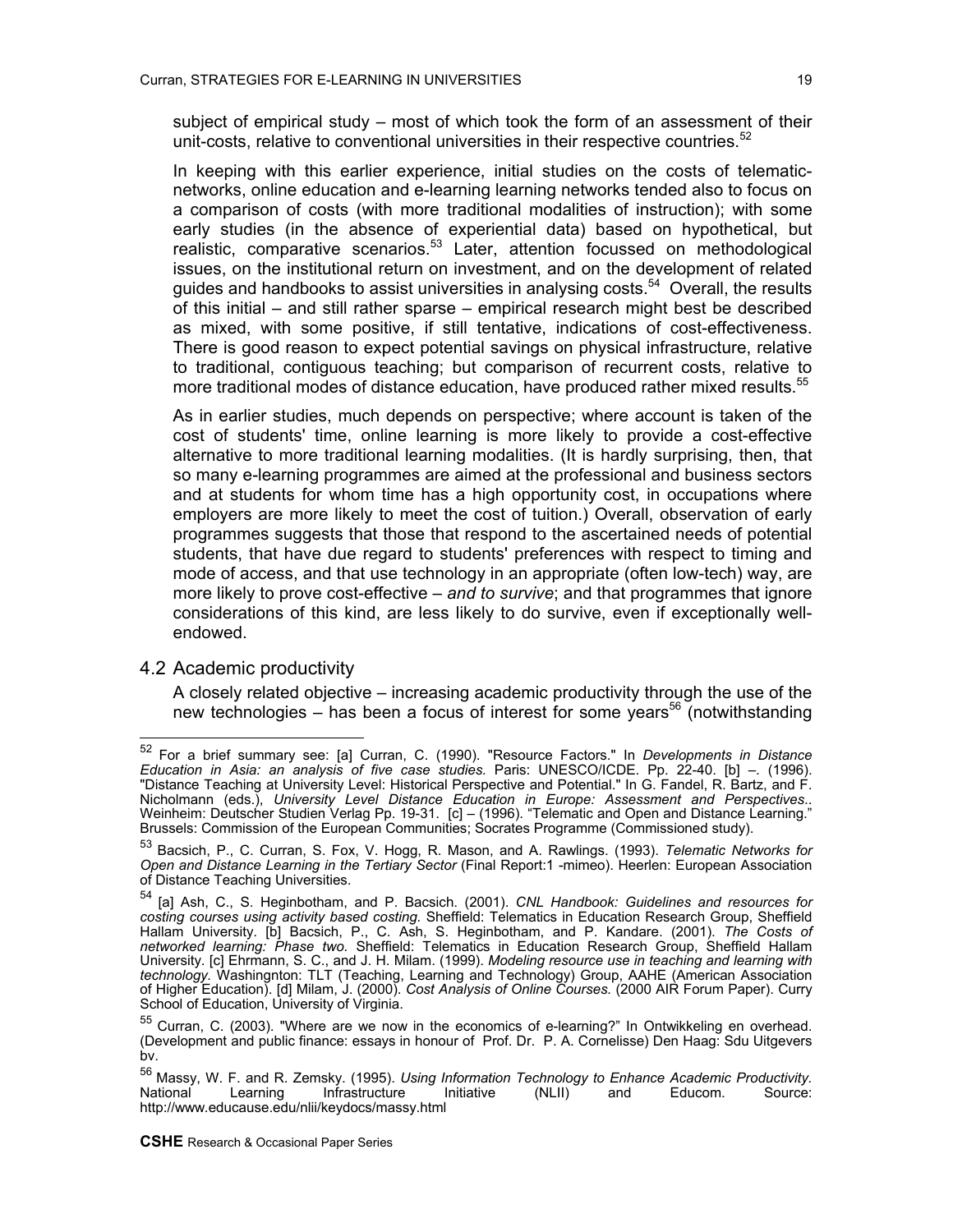the sparsity of evidence on earlier cost-effective use of computer-based instruction).<sup>[57](#page-19-0)</sup> A number of studies have addressed the challenge of using elearning to facilitate a higher student/faculty ratio without impairing the quality of instruction or students' learning experience, with some (tentative) indications of success. One study of nine projects in a U.S. university, while "not providing absolute confirmation", concluded with the view that "ALN can produce real efficiency gains in courses without sacrificing the quality of instruction" – provided a sensible pedagogic approach is embraced that afford students avenues to communicate about their learning.<sup>58</sup>

The use of e-technologies in teaching large classes, especially freshman classes in Science and Mathematics, has been of particular interest. A few universities have radically changed their traditional teaching practice (by replacing lectures to large classes with web-based resources, for example), with the aim of improving learning outcomes, raising learning-success rates, or increasing student-retention of material for later use – again with some early indications of success. One U.S. university, having restructured a large-introductory course, reported that scores in Mathematics in general had risen by 17.4%, with a drop in failure rates of  $39\%$ .<sup>59</sup> It was additionally noted that "the shift from a traditional course environment to a technology-based, student-centred learning environment" showed also "a measurable decrease in the cost of delivering the course". $60$  A more recent (economic and pedagogical) analysis of an introductory, large-enrolment science class in a leading U.S. university concluded that there was increased student use of curricular resources, increased convenience, and a potential for cost savings.<sup>[61](#page-19-4)</sup>

Discussion of productivity in higher education seems inevitably to raise questions about standards; as Mark Blaug noted some three decades ago, "The measurement of educational quality is ... at the bottom of all controversies over university productivity."[62](#page-19-5) A specific focus of concern (in the case of e-learning) are the (feared) implications for the professional autonomy of faculty, a critically important issue given the intimate relationship of faculty autonomy to academic freedom – "the key legitimating concept of the university". $63$  Initial concern focussed on the ownership of copyright to course materials developed by faculty, and the related potential negative consequences for faculty (to the extent even of their being "reconceptualised, without their consent, as workers for hire").<sup>64</sup> More generally, concern relates to a perceived change in the methods of instruction, with teaching

<span id="page-19-0"></span><sup>57</sup> <sup>57</sup> McClure, P. A. (1993). "Growing our Academic Productivity." In R. C. Heterick. Re-engineering Teaching and Learning in Higher Education: Sheltered Groves, Camelot, Windmills and Malls.

<span id="page-19-1"></span><sup>58</sup> Arvan, L., J. C. Ory, C. D. Bullock, K. K. Burnaska, and Hanson. (1998). "The scale efficiency projects." *JALN* 2(2).

<span id="page-19-2"></span><sup>&</sup>lt;sup>59</sup> Twigg, C. A. (1999). *Improving Learning & Reducing Costs: Redesigning Large-Enrollment Courses.* Pew Learning and Technology Program. NY Center for Academic Transformation. Rensselaer Polytechnic Institute. (Case study: Virginia Tech. p. 10).

<span id="page-19-3"></span> $60$  ibid.

<span id="page-19-4"></span> $61$  Harley, D., M. Maher, J. Henke and S. Lawrence. (2003). "An Analysis of Technology Enhancements in a Large Lecture Course" *Educause Quarterly* 26(3), 26-33.

<span id="page-19-5"></span><sup>62</sup> Blaug, M. (1968). "The Productiivity of Universities." In M. Blaug (ed.), *Economics of Education (2)*  Harmonsworth: Penquin. P. 317.

<span id="page-19-6"></span><sup>63</sup> Menand, L. (1996). *The Future of Academic Freedom.* Chicago: University Press. P. 4.

<span id="page-19-7"></span><sup>64</sup> Katz, S. N. (2001). "In Information Technology, Don't Mistake a Tool for a Goal." *Chronicle for Higher Education.* June 15.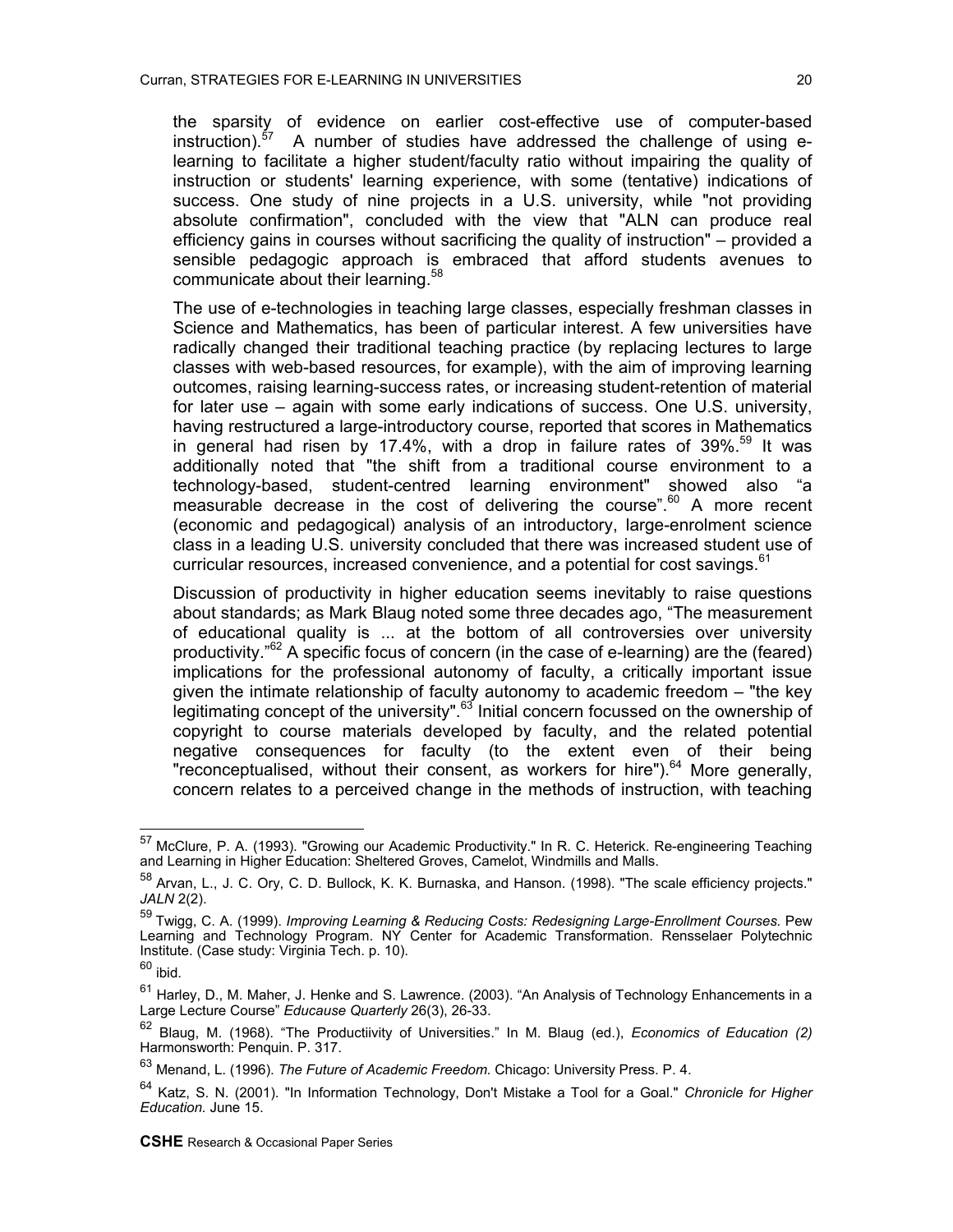activities being restructured through technology in a way that reduces the autonomy and independence of faculty and their control over their work.<sup>65</sup> Concerns are compounded by a more general unease, implicit in faculty fears of loss of tenure, replacement, or simply that the use of technology will mean more work for faculty members, or more time on teaching and less on research.<sup>[66](#page-20-1)</sup>

In practice, as illustrated in a number of the case studies, many e-learning programmes are initiated by faculty; and, from an institutional perspective, the practical advantages of faculty involvement in course development and teaching are too obvious to need stating. Such involvement accords well with institutional mores, especially in research universities, giving due recognition to the role of the department as the basic organisational unit. In practice, the extent of faculty strategic control of e-learning can vary greatly between institutions, sometimes in subtle, but significant, ways; other things being equal, faculty-led (and facultyinfluenced) initiatives seem more likely to prevail in research-intensive universities.

## 4.3 Institutional strategies for cost containment

As investment has grown and the deployment of e-learning become more routine, more institutions are addressing the question of cost. Many now have established procedures for assessing the financial viability of proposals to initiate e-learning programmes, prior to their development and delivery; often this takes the form of a schedule of estimated costs and revenues over a specified period of years, or for a typical student cohort.<sup>67</sup> Dual-mode teaching  $-$  the oldest and (arguably) most ubiquitous form of technology-based instruction – raises particular difficulties in this connection because of the difficulty of allocating costs between on-campus and external students.<sup>68</sup> The difficulties of cost analysis, however, need not preclude dual-mode universities from adopting strategies that contain costs, minimize risk, and reduce uncertainty. The approach outlined in case *j* relates to one university, but a number of the key features are replicated in the strategies adopted by other universities in Europe and the United States.

#### *[i] Dual-mode e-learning (United States)*

One U.S. university (with long experience of preparing students for professional careers) uses e-learning to teach several thousand mature students in a range of undergraduate and Master's degree programmes. The University provides resources to support the development of e-learning programmes (in response to a request from the relevant Dean). Programmes generally respond to identified educational needs, and are often career-related and targeted at familiar market sectors. Courses are generally based on those taught on-campus (so issues of curriculum-design, academic content, and accreditation are easily resolved). Course-entry requirements, academic content, and assessment procedures are

<span id="page-20-0"></span><sup>&</sup>lt;sup>65</sup> op. cit. Noble, D. F. (2001). P. 32.

<span id="page-20-1"></span><sup>66</sup> Bates, A. W. (2000). *Managing Technological Change.* San Francisco: Jossey Bass. P.104-105.

<span id="page-20-2"></span><sup>67</sup> Bishop, T., and C. Schweber. (2000). "UMUC's Online MBA Program: A Case Study of Cost-Effectiveness and the Implications for Large-Scale Programs." In Bourne and J. C. Moore (eds.), *Online Education* (2) *Learning Effectiveness, Faculty Satisfaction, and Cost Effectiveness.* Proceedings of the 2000 summer Workshop on Asynchronous Learning Networks. Needham: Sloan Center for Online Education. Pp. 173-182.

<span id="page-20-3"></span> $68$  Dual-mode teaching has been variously described but, in the interest of clarity, is here defined as elearning programmes for external students that (in large measure) replicate programmes taught to students on-campus.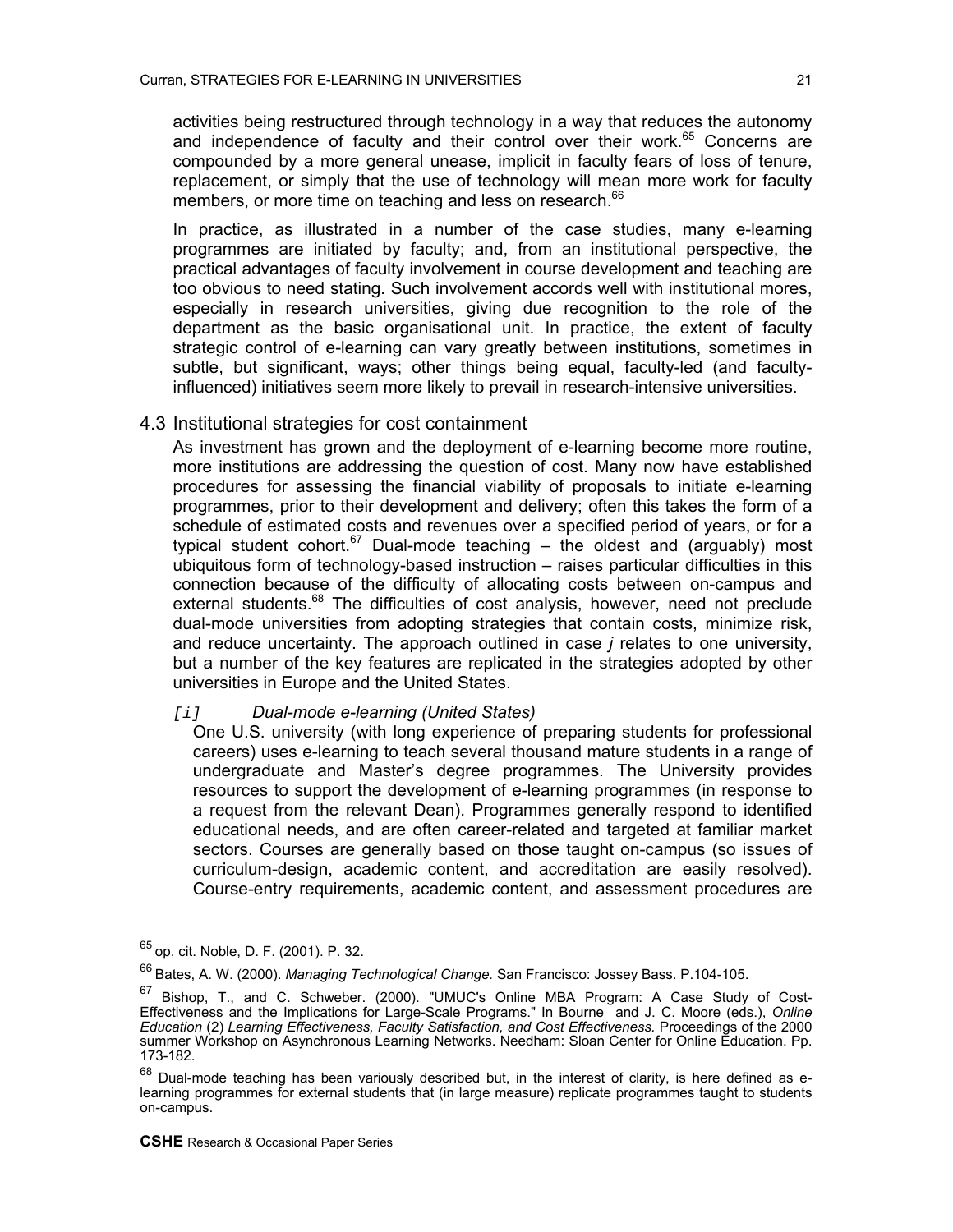essentially the same for both teaching modes, as are the status of the credits and awards conferred on successful students.

In the main, adjunct faculty are contracted to develop courses (under the general supervision of a department chair – usually a fulltime faculty member, responsible for the programme), or fulltime faculty teaching the course on-campus are paid a stipend to develop the course. In addition, adjunct staff who develop courses are usually contracted to teach the programme. Courses generally follow a strict syllabus, with weekly lecture modules and regular assignments. Teaching strategies vary somewhat from one tutor to another, but the approach to teaching generally includes designated texts, provision of additional course materials online, the completion of personal assignments (often related to the student's work experience), and on-line peer discussion. Instruction tends to be predominantly text-based, with communication by email, and an instructional focus on group and individual project-work. A final proctored examination is an additional part of the assessment for most courses.

Courses generally are developed using a (proprietary) on-line platform, with assistance, as required, from a special support unit, incorporating instructional designers and web developers. Students additionally have online access to library services and bibliographic databases. An administrative unit is responsible for the operational management of the e-learning programme as a whole, with technical support services out-sourced to external providers. Online technologies tend to be used in a relatively simple mode, with the primary emphasis on easy access for students.

Dual-mode strategies of this kind have a potential for cost containment. Replicating (in large measure) courses taught to students on-campus should, other things being equal, reduce the cost of course development and administration. Targeting courses at known (often niche) occupational sectors should reduce uncertainty with respect to enrolment and income; similarly, contracting out the development (and sometimes teaching) of courses should aid predictability of future costs. Additionally, the employment of adjunct staff (as an alternative to allocating full-time faculty to course development and teaching) can be less costly; experience elsewhere has shown that direct and overhead unit costs of adjunct, or part-time staff, are generally lower than for wholetime faculty – often significantly so.

While the extensive employment of adjunct staff has been a focus of critical comment, many of the programmes concerned are directed towards the education of mature students, whose educational needs (and objectives) may be quite different from those of traditional, younger, university student populations. Often, the universities providing such programmes have considerable experience in teaching mature, part-time students, and in working with part-time staff. Many are situated in large urban centers where, by virtue of location and experience, they can call on a reservoir of qualified professionals to develop and teach their e-learning programmes. In addition, it is claimed that where the curriculum is focussed on career-related studies, student interaction with adjunct faculty working in related disciplinary fields can be a positive advantage.

#### 4.4 Replicating scale economies

While cost-containment is a viable strategy for at least some dual-mode e-learning strategies, replicating the scale economies – and related potential for extensive provision – of more traditional modes of distance teaching is a significant challenge.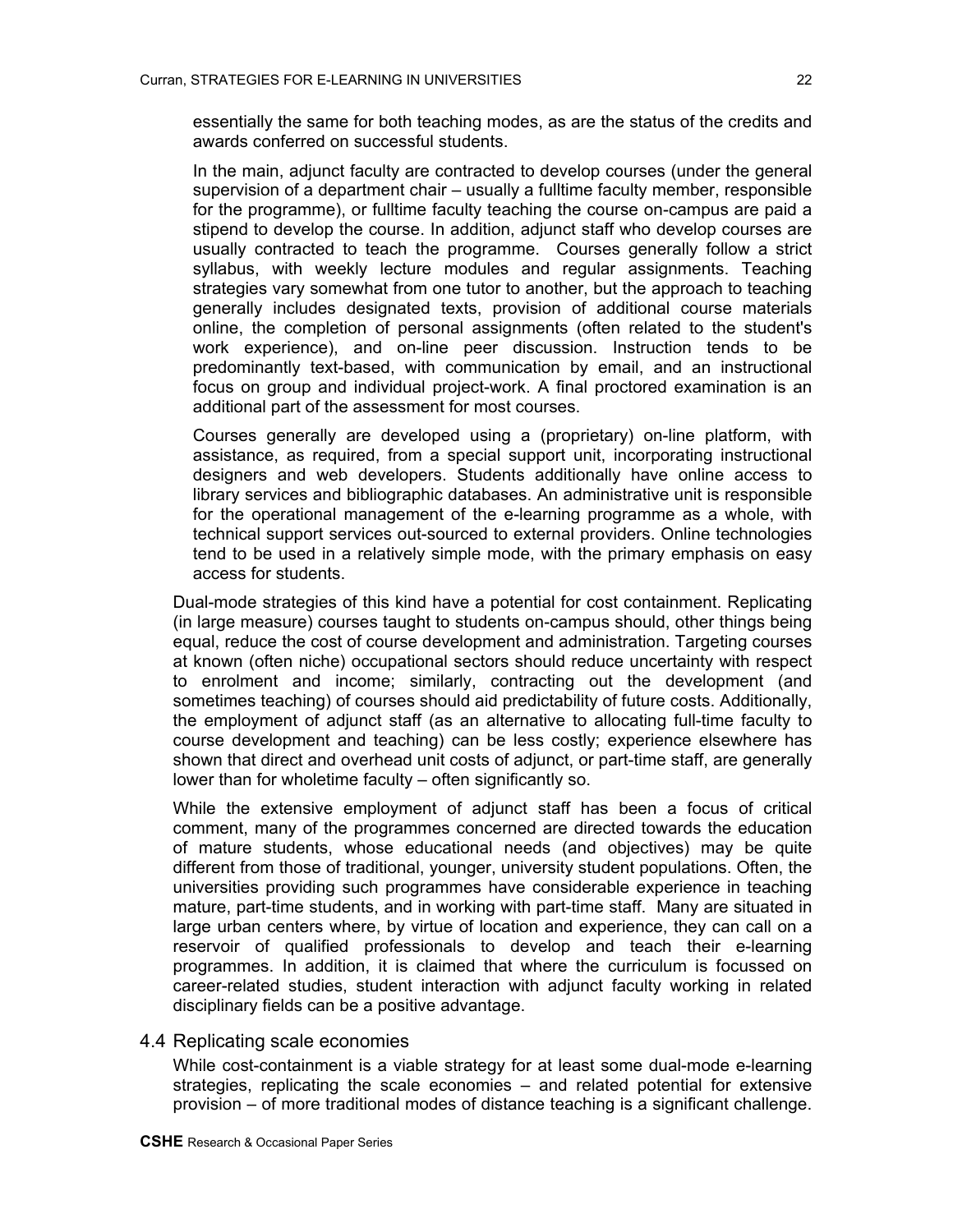The experience of the European Open Universities is of interest in this connection. These autonomous institutions, established and funded by their respective governments, predominantly teach mature, part-time, distance-education students, in response to an essentially egalitarian mission – to provide a 'second-chance' opportunity for access to higher education. Most distance educators attribute the (undoubted) success of these institutions, and their ready acceptance by peer universities, to a combination of factors: high quality course materials, effective tutorial support, efficient administration systems, and a related research base.

The European Open Universities seem uniquely well-placed to respond to the challenge of e-learning; each has excellent experience and reputation in developing, delivering, and administering distance teaching programmes; and well established study-centre networks and student support services. Most have dedicated centres active in research on instructional and e-technologies, and well-developed ICT infrastructures (by the mid-nineties, the UKOU was spending £10m every year on information technology alone, in addition to investment specifically dedicated to the adoption of new technology).<sup>69</sup> All have extensive archives of high quality course materials, and a potential for scale-economies in marketing (within their own and other countries). How then are these universities responding to the opportunity elearning presents?

## *[j] Open Universities online*

As might be expected, most were among the pioneers in research on the use of online technologies in distance teaching. Each continues to exploit these technologies in the administration of programmes and management of courses (e.g., providing information, registering students, facilitating communication). By the end of the 1990s, all were routinely using online technology, in one way or another, in teaching students. And yet, while their use of these technologies is impressive in scale and substance, as a group their response to e-learning might be best described as pragmatic, rather than radical. Many online activities are ancillary to longer-established instructional programmes, essentially constituting an add-on component; or an option in a dual system – in which e-learning components run in parallel with traditional distance teaching. Where e-learning is an *essential* element in teaching, it is often restricted to selected courses (in marked contrast, for example, to the University of Catalonia, established in the mid-nineties, that operates almost exclusively in virtual mode).

Overall, there are good reasons for pragmatism; for much distance teaching at university level, the strategies developed and tested over three decades (augmented appropriately by the newer technologies) still work well; and the cost of converting existing course materials (rich, varied and tightly-integrated) can be high. In addition, the original brief of these universities – to redress disadvantage by providing an opportunity for adults to obtain a university qualification – while no longer exclusive, continues to be central to their core mission.

More pertinent still, replicating the economies of scale inherent in the open university model is a significant challenge for most universities engaged in elearning. These scale economies can be substantial: an early study of the UKOU showed that the ratio of fixed/variable cost for the equivalent of a first year course in Arts at the UKOU was almost 3000:1, compared to about 4:1 for a similar course at

<span id="page-22-0"></span><sup>69</sup> Daniel, J. (1996). Mega Universities and Knowledge Media: Technology Strategies for Higher Education. London: Kogan Page. Pp. 150-151.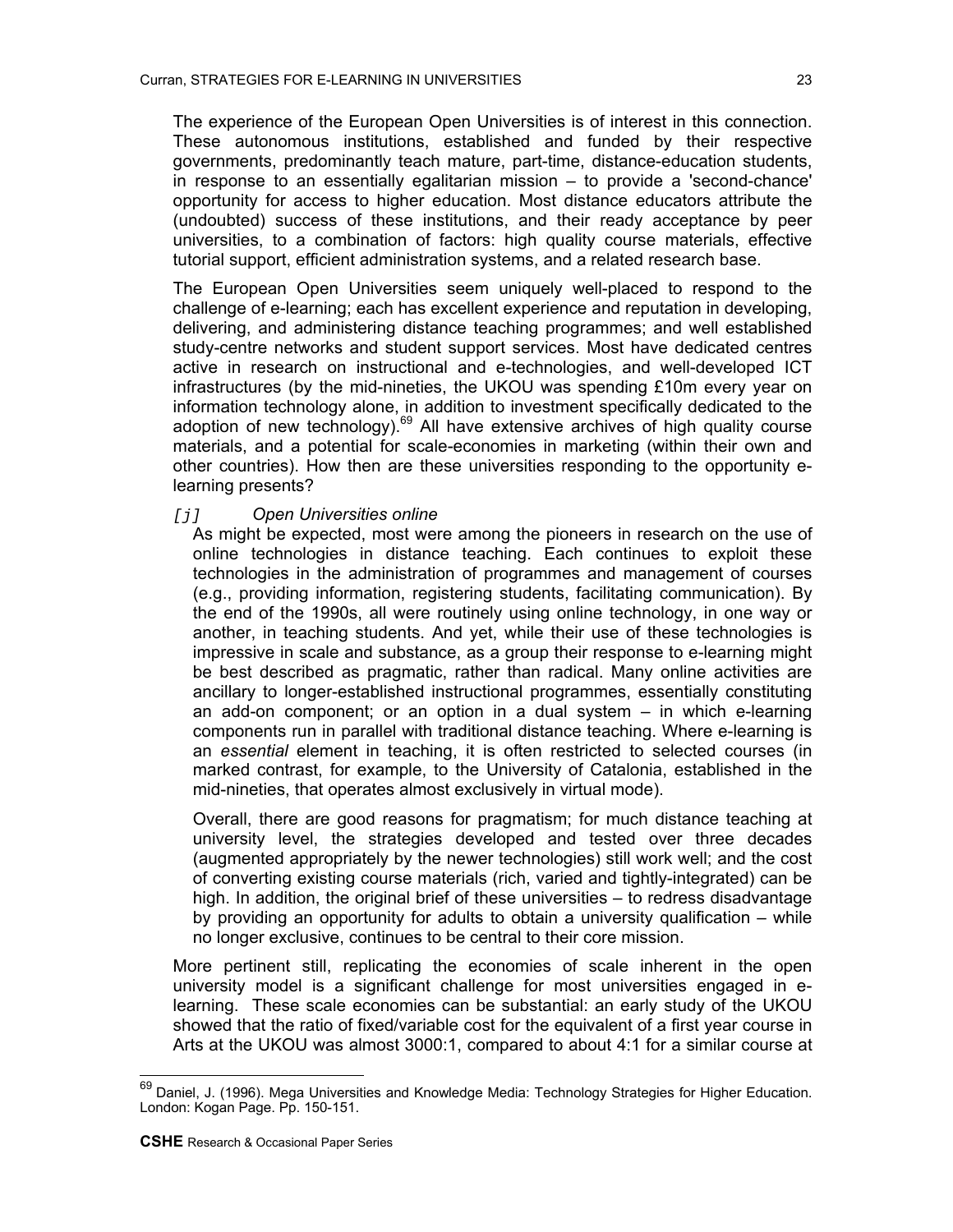conventional campus universities in the UK.<sup>70</sup> By contrast, observation of e-learning strategies in traditional universities suggest that the fixed/variable cost ratio is closer to contiguous teaching. In particular, the cost of technology platforms, round-theclock student support, and, in many cases, smaller class size in online programmes, can result in higher unit costs (even relative to comparable classroom teaching).<sup>[71](#page-23-1)</sup> Part of the difficulty may lie in the way technology is being used – with facultycentred teaching and the dissemination of (more or less) traditional learning content via the Web. Some observers argue that a new paradigm is needed, and that a sustainable model has yet to emerge;<sup>72</sup> others argue for more efficient application of existing modalities, through measures such as the re-use and interoperability of instructional components, and the development of sharable pools of independent learning objects.<sup>73</sup>

# 4.5 Facilitating change in higher education

In some cases, e-learning strategies have a less direct, but no less important. influence on the cost of higher education – in facilitating change and the adoption of new technology, for example. Case *k* (below) provides an interesting example of a national co-operative network that facilitates change and the adoption of new technology, and additionally enables virtual student-mobility and a widening of the range of course options available to students – at a lesser cost than would be possible through more conventional modes of instruction.

#### *[k] National co-operative network (Europe)*

The Finnish Virtual University (FVU) is a national, co-operative system embracing all twenty-one universities in Finland. The essential aim of the FVU is to promote networking between Finnish universities, in particular with respect to the use of NITs (new information and communication technologies) – including provision of online teaching. The 170,000 students in Finnish universities are the primary target-population for FVU services, especially those who want to study – and earn credit for – courses *unavailable* in their own universities. Facilitating virtual student mobility between universities is an important strategic objective (hardly surprising in a country with 21 universities and a population density of some 15 inhabitants per  $km^2$ ). An inter-university agreement on student-mobility (facilitated through the FVU) allows students to study, and earn credit for, courses taken at other Finnish universities.

A key part of the national strategy is to provide a national portal to link the virtual activities of the participating universities – providing, in effect, a virtual campus for students and teachers. When fully operational, the FVU-portal will provide information about on-line courses and facilities for tutoring students. It will additionally provide access to online library and bibliographic services; advice to course developers and providers (e.g., on appropriate platforms to support elearning); and access to a range of subject-specific, cross-disciplinary teaching and research networks.

<span id="page-23-0"></span><sup>&</sup>lt;sup>70</sup> Laidlaw, B., and P. R. G. Layard. (1974). "Traditional Versus Open University Teaching Methods: A Cost Comparison." *Higher Education* 3, pp. 439-468.

<span id="page-23-1"></span> $71$  See Schelin, E., and G. Smarte. (2002). "A conservation with Tony Digiovanni of the University of Phoenix." *e-learning*. March, pp. 42-44.

<span id="page-23-2"></span><sup>72</sup> Levy, J. (2003). "The Next China Revolution" *TD*. May, pp. 58-63.

<span id="page-23-3"></span><sup>73</sup> Kramer, B J., and H. W. Schmidt. (2001). "Components and tools for on-line education." *European Journal of Education.* 36(2), June, pp. 195-222.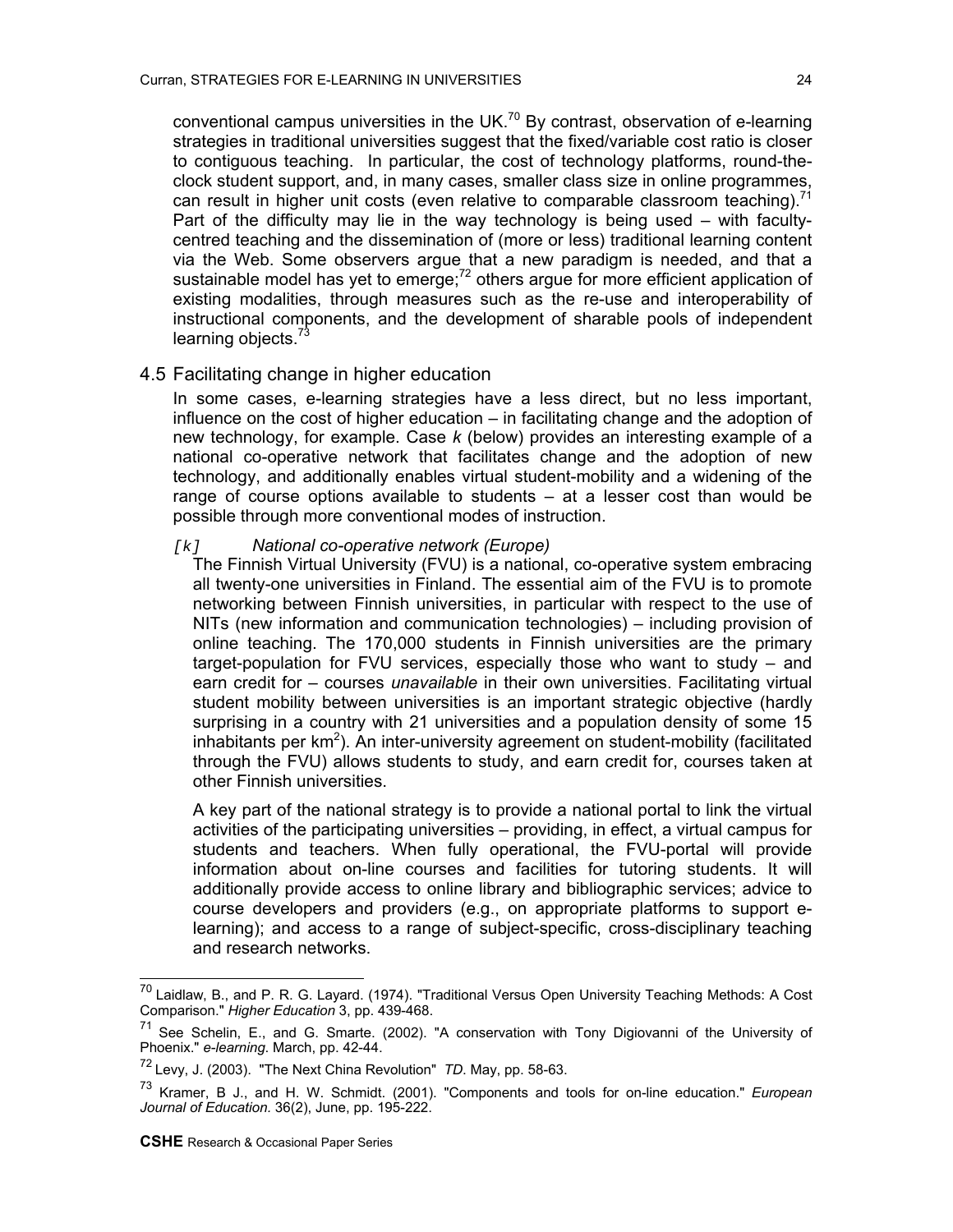The FVU is not a university and cannot confer awards on students. Most of the activities it promotes are carried out directly by – or through collaborative projects between – the participating universities. The University providing a course is responsible for the production of the required course materials and for tutorial support to students, and academic responsibility for the programmes resides with that university. Courses are developed by faculty in the participating universities; pedagogic strategies range from fully online programmes, to traditional classroom teaching supported by e-learning.

Once again, these case studies illustrate the diverse e-learning strategies universities adopt, on an individual or collective basis, and serve to point up some of the ways in which these strategies can impact on costs and cost-effectiveness.

# 4.6 Reducing the cost of higher education: conclusions

How effective is e-learning in reducing the cost of higher education? While much initial investment in e-learning seems to have had scant regard to considerations of cost, interest in the cost – and cost-effectiveness – of e-learning is growing. However, initial results of empirical research on the cost-effectiveness of e-learning (relative to some alternative modality of instruction) are somewhat mixed, with some positive, if still tentative, indications; as in earlier studies of technology-based teaching, much depends on perspective. Overall, observation of early programmes suggests that those that respond to the ascertained needs, that have due regard to students' preferences, and that use technology in an appropriate (often low-tech) way, are more likely to prove self-sustaining.

While a strategy of cost-containment has proved viable for at least some dual-mode institutions, replicating the scale economies (and related potential for extensive provision) of more traditional modes of distance teaching remains a significant challenge. (The experience of the European Open Universities is of particular interest in this connection.) Empirical research on the use of the new technologies to increase academic productivity has shown some (tentative) indications of success, in particular with respect to the use of e-technologies in teaching large classes, especially freshman classes in Science and Mathematics. The application of elearning to wider economic objectives – such as inducing technical change, or facilitating virtual-mobility of students – and the innovative use of online technology in new and sometimes pedagogically indirect ways, are interesting developments that may ultimately prove highly productive and cost-efficient.

### **5. Conclusions**

E-learning has grown significantly over the last decade to become a significant mode of instruction in higher education. If as yet neither as ubiquitous or influential as some early proponents predicted, few doubt that it has the potential to become a substantive pedagogy – and one, perhaps, with a pervasive influence on tertiary teaching. Just how substantial that pedagogy proves to be, and the extent of its longer-term influence, are still unclear – an uncertainty due in part to the scarcity of reliable data on a still nascent innovation, but still more to the difficulty of assessing its future impact on an institution as ancient, diverse, phylogenetically complex and socially relevant as the modern university. Hardly surprising then that the potential influence of e-learning on universities is the focus of much current interest and widely divergent views. Much of the discussion has focussed on its possible impact on university teaching, but increasingly the debate has widened to discussion of its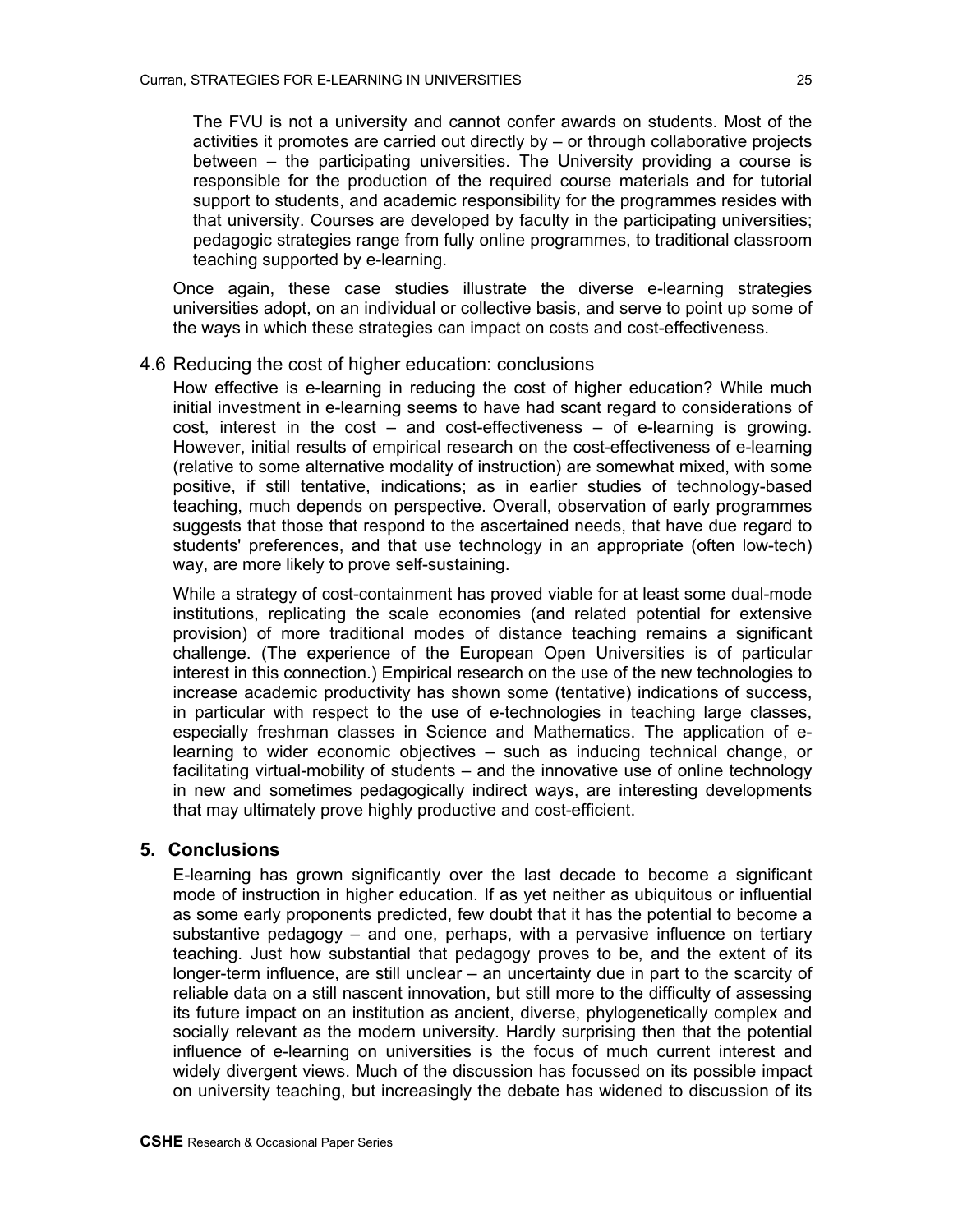potential influence on some fundamental, if contentious, issues, among them access, equity, the quality of university education, and even the preservation of academic freedom.

Enthusiasts generally take a sanguine view of that potential, perceiving in e-learning a means of widening access to educational opportunity,<sup>74</sup> of enhancing the quality of teaching, or of reducing the cost of higher education;<sup>75</sup> even, perhaps, of achieving all three goals simultaneously. For others, less convinced, or more committed to established modes of teaching and learning, the future seems more problematic – perhaps involving radical and pervasive change in the modalities of tertiary teaching, with as yet unknown effects, extending even to the demise of the residential university.<sup>76</sup> Still others see the influence of e-learning on tertiary education as essentially baleful, fearing it will ultimately lead to the commodification of university teaching and learning, $77$  and the irreparable loss of treasured academic freedoms.

Which of these conflicting views will prove most prescient remains to be seen; we are still at an early and developmental stage in the application of e-learning, and it may be some time yet before the longer-term consequences for universities become clear. Experience to date suggests that the characteristics of adaptability, flexibility in application, and strategic diversity should (other things being equal) tend to reinforce the potential of e-learning to induce change in tertiary teaching. The inherent institutional constraints – of context, cost, and culture – should have a contrary effect. How these conflicting trends are ultimately resolved is an empirical question of continuing interest – and an appropriate focus for longitudinal study.

As can be seen from the sample case-studies discussed above, the most striking feature of the e-learning strategies universities adopt is their diversity. These differences in strategic approach, some easily seen, others less obvious, are influenced in part by institutional goals (e.g., widening access, reaching new students, enhancing the quality of teaching, reducing costs, and increasing academic productivity); and in part by institutional constraints (e.g., the need to reconcile divergent goals and interests; to involve faculty in e-learning initiatives; and to have due regard to ethos, mission, and the economy of established methodologies). Moreover, institutional goals are rarely simple or one-dimensional; and universities being the kind of institutions they are, their strategies have to work in a complex environment and be capable of accommodating potentially divergent, even conflicting, interests.

Divergence can take many forms: the need to respond quickly to emergent commercial opportunity, without distorting an established process of consensual, deliberative decision-making; the desire to widen access to scarce academic

<span id="page-25-0"></span><sup>74</sup> Ravitch, D. (1993). "When Schooling Comes to You." *Economist* 328(7828). November 9.

<span id="page-25-1"></span><sup>&</sup>lt;sup>75</sup> Redding, G. A., and J. D. Fletcher. (1996). "US Sub-Committee on Research and Development for Education and Training – Plan of Action. In A. Dumort and W. Paprotte (eds.), *The Road to the Information Society.* Brussels: European Commission. DGXII. Pp.52-66.

<span id="page-25-2"></span><sup>76 [</sup>a] Hutchison, C. (1996). "New Access to a University Education: the Global University." In A. Dumort and W. Paprotte (eds.), *The Road to the Information Society.* Brussels: European Commission. DGXII. 127-139. [b] Lenzer, R., and S. Johnson. (1997). "Seeing things as they really are." *Forbes.* .Vol 159 (5). March 10. P. 122. (Conversation with Peter Drucker about the future of the American Economy in the business world.)

<span id="page-25-3"></span><sup>77 [</sup>a] Noble, D. E. (2001). *Digital Diploma Mills: The Automation of Higher Education*. New York: Monthly Review Press. P. 31. [b] –. (2002). "Technology and the Commodification of Higher Education." *Monthly Review.* 53(10). March.